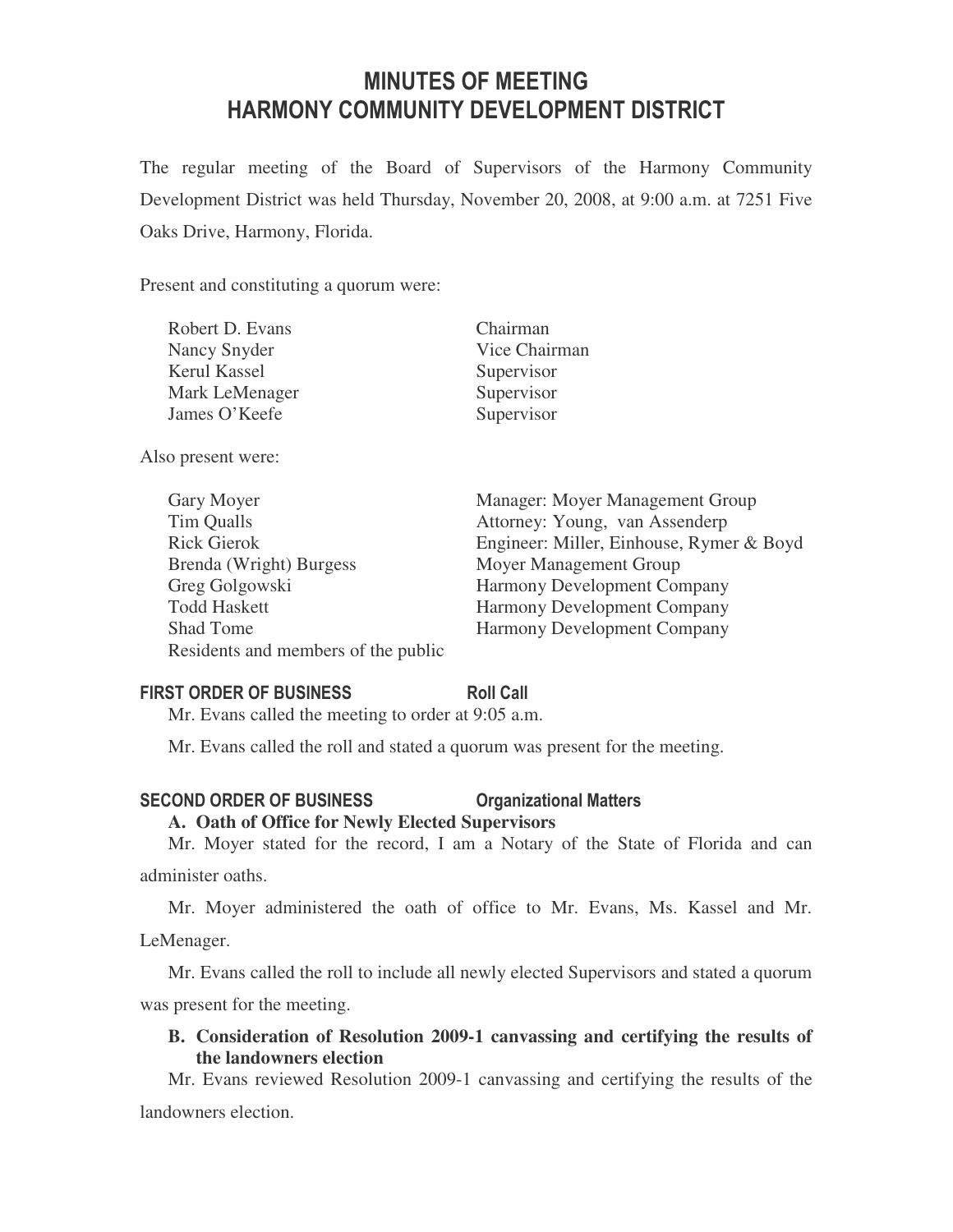On MOTION by Mr. O'Keefe, seconded by Mr. LeMenager, with all in favor, approval was given to Resolution 2009-1 canvassing and certifying the results of the landowners election.

## **C. Consideration of Resolution 2009-2**

Mr. Evans reviewed Resolution 2009-2 electing officers.

Mr. Moyer stated Mr. Golgowski served as Vice Chairman and Mr. Peach was an Assistant Secretary. You need to consider those positions.

Mr. Evans nominated Ms. Snyder as Vice Chairman.

On MOTION by Mr. Evans, seconded by Mr. O'Keefe, with all in favor, approval was given to elect Ms. Snyder as Vice Chairman.

Mr. Moyer stated traditionally any member who is not otherwise an officer, we recommend they be an Assistant Secretary. A motion for Ms. Kassel and Mr. LeMenager to serve as Assistant Secretaries would be in order.

> On MOTION by Mr. O'Keefe, seconded by Ms. Snyder, with all in favor, approval was given to elect Ms. Kassel and Mr. LeMenager as Assistant Secretaries.

Mr. Moyer stated although you both have been attending these meetings for a while and you pretty well understand what the requirements are, there are a couple Statutes you need to be aware of. The first is Chapter 286, Florida Statutes, and is called the Sunshine law. Simply stated, that means no two members serving on the same Board can meet outside of a meeting that has been noticed for the public to attend to discuss anything about District business. All that has to be done here, open to the public in the Sunshine so the public and residents know what we are doing and how we come to those decisions. The second one you need to be aware of is the public records law. Everything you keep in your possession related to this District, if someone wants to see that information, you are required to let them see that information. Usually those requests come to my office as manager or to Mr. Quall's office as the attorney and registered agent. That does not mean that a neighbor may not come to your home and ask to see your records related to the District. We advise you to segregate whatever you keep from the District and keep that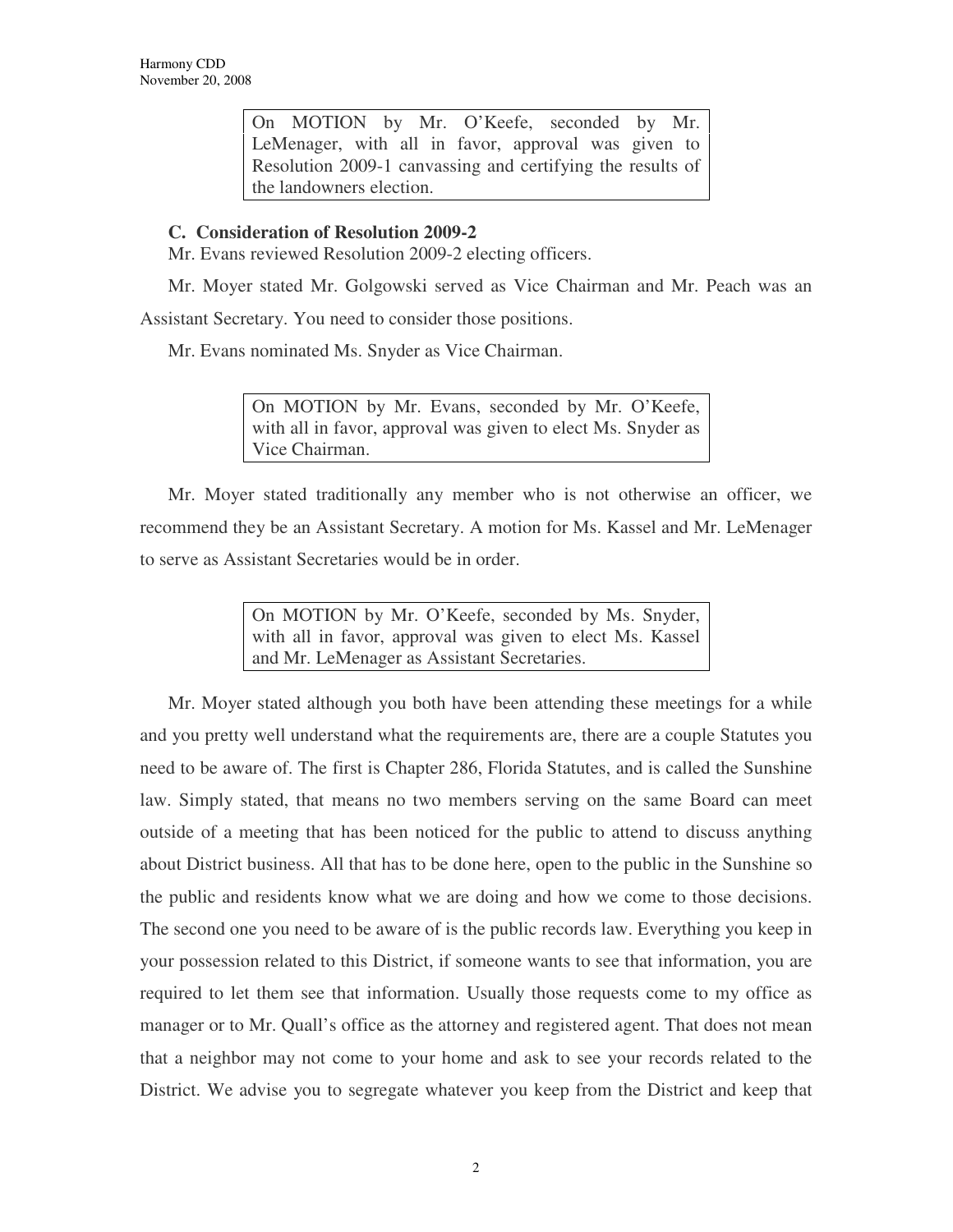separate. If someone wants to see it, you have to provide it and you cannot even ask why they want to see it. They have the absolute right to see whatever we have.

Mr. LeMenager asked who has this right?

Mr. Moyer stated anyone.

Mr. Qualls stated anyone for any purpose. They do not have to state a reason.

Mr. LeMenager asked they do not have to live here?

Mr. Moyer stated no. Having said that, there is no law that says you have to keep anything. We are the keeper of the official records of the District. If you do keep it, it is open for public inspection. Those are the two major Statutes you need to be aware of that directly affect you as Supervisors. When we get to a situation on a vote where there is a benefit that will inure to you personally, you have to disclose that and there are forms for you to fill out indicating a conflict of interest.

Ms. Kassel asked in the handbook where it discusses gifts, if a neighbor gives you a gift combined over \$100 for your birthday, do you have to disclose that?

Mr. Moyer stated if someone gives you a gift because of your role as a member of this Board in excess of \$75, you have to disclose. As an example, when we close on bond issues, at one time, the underwriter would take you to dinner to celebrate closing the bond issue and sometimes those were more than \$75. You would have to disclose that because a contractor doing business with the District who gave you that gift. As we go through this, we will try to give you more information as it relates to the role of the Board and the role of the District.

Mr. Qualls stated I have been involved in situations where CDD Boards are being investigated by the Florida Ethics Commission. It is frightening for everyone involved. I provided a packet of information. The first is an outline of things I provided and it is a bullet-point overview of some of the key things to keep in mind. You are now public officers. It is no different than if you are the governor or the mayor, and I know you will take that seriously. There is a duty to recognize what the purpose of this District is. This is not a home owners association and it is not the alter ego of the developer. This is a local government with a single special purpose of managing public infrastructure, and that is it. Your job is to make decisions regarding that single purpose and that single purpose only. You have the duty to maintain the public trust. I included the Statutory citation. Besides the ethical potential repercussions, there are civil and criminal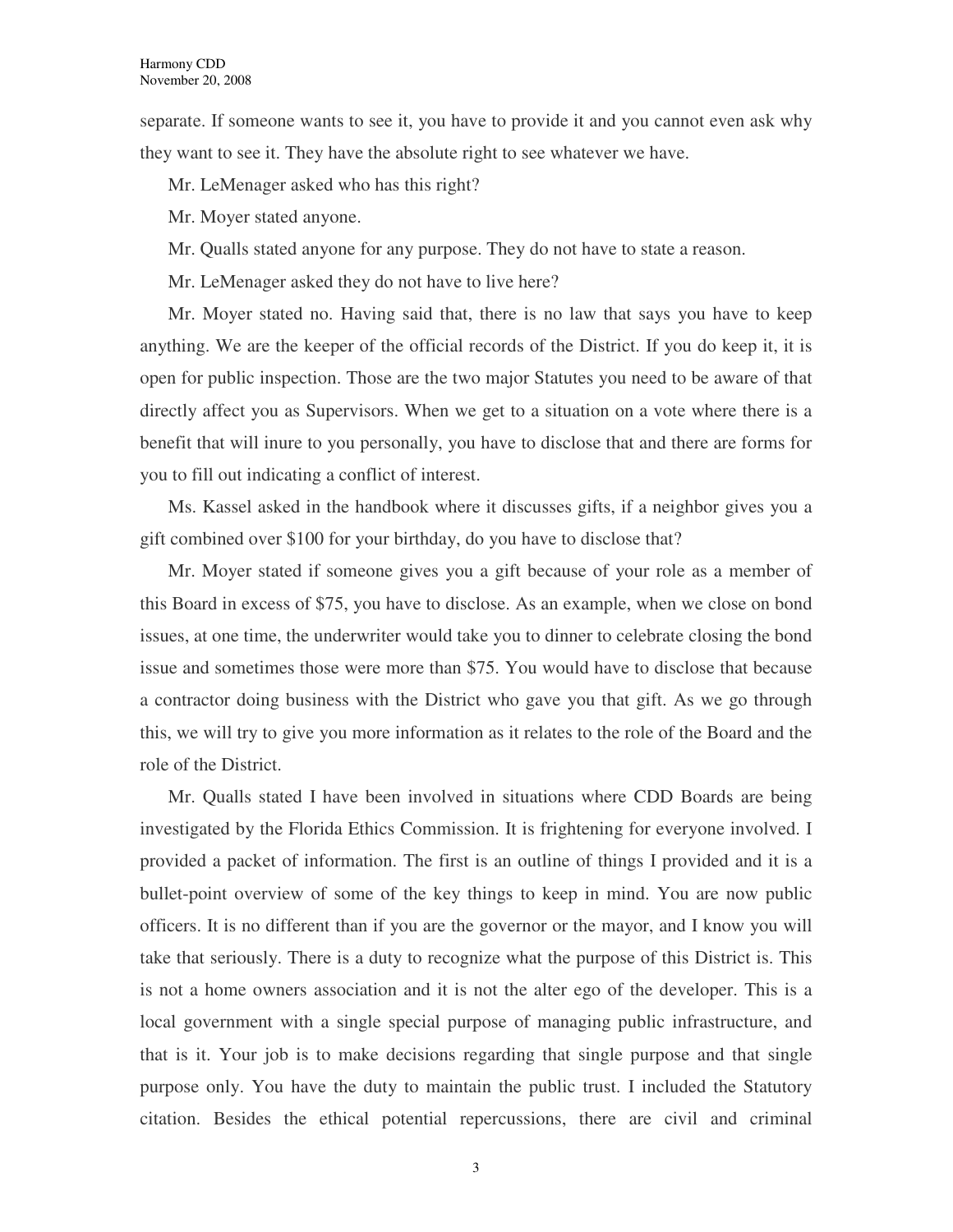repercussions for violating the Sunshine law. You can be subject to criminal charges and you will have to hire a defense attorney. My advice is, if you have to ask, it is probably wrong. The key is, are you having a meeting where District business is being discussed. The Attorney General said emails can constitute a meeting. In some of our Districts, there are websites with chats and other types of forums. If two Board members are on that and sending messages back and forth, that constitutes a meeting. If it has not been publicly noticed, someone could bring a formal charge for a member violating the Sunshine law.

Mr. LeMenager stated we do have a fairly active group here which some of us respond to from time to time. My thought is, clearly constituents ask us questions. Should we answer their questions but never respond to an email from one of the Board members? In other words, I should not respond to Ms. Kassel or Ms. Snyder but I am free to respond if it is posted by someone else?

Mr. Qualls stated yes, you can talk to your constituents and answer questions. A meeting is when two or more members of this Board get together and a meeting has to be noticed and open to the public.

Ms. Kassel asked Ms. Snyder and I can go shopping but just not talk about CDD business?

Mr. Qualls stated yes, you can. The appearance is important. Florida has the broadest public records law and Sunshine law in the country. It is something that is a challenge, but it also part of being in office.

Mr. Moyer stated there is one other nuance. You cannot use conduits to circumvent the Sunshine law. One of you cannot go to a friend and tell them what you think we ought to do at the next CDD meeting and go talk to another Board member and tell them what you think. That is a violation of the Sunshine law. Nothing prohibits you from talking to staff. We will not be conduits and you can talk to us about anything that will come before the Board.

Mr. Qualls stated these meetings are not just where the Board gets together to make decisions. These meetings are where the Board deliberates and it is the only place where the Board can deliver a decision. You cannot have meetings outside of publicly noticed meetings where you are deciding and deliberating issues that may or may not come up. We will answer questions that come up. I included a helpful link to the Commission on Ethics website. There is a duty to vote and a duty to participate. The second memo is an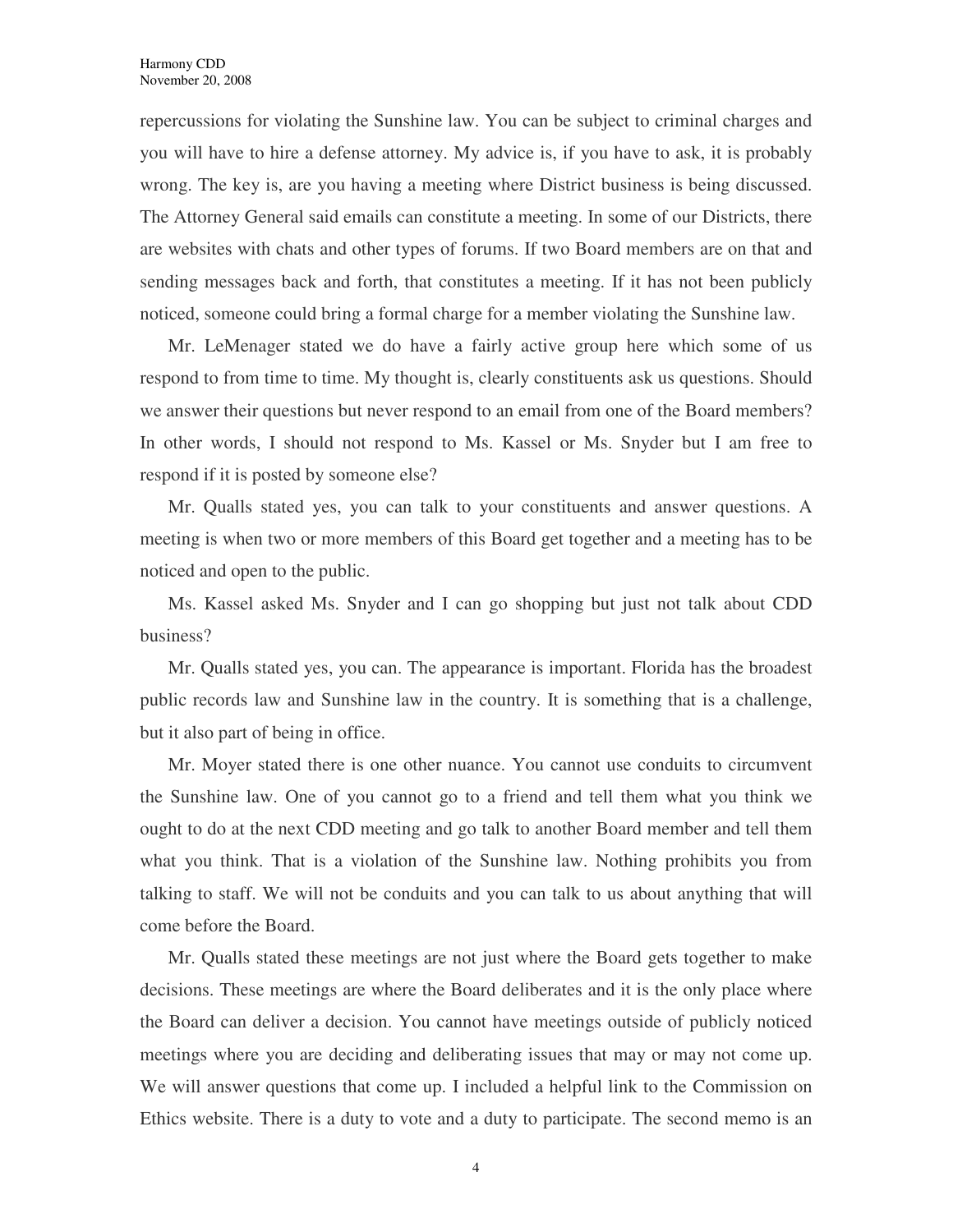outline of the Sunshine law. It gives the Statutory citations and some key language from the Attorney General and other case opinions. I also included a Q&A memo that Mr. van Assenderp drafted on what a CDD is and what it is not. There are other helpful articles that he drafted over time dealing with special assessments and other things related to Districts. I encourage you to read those. They are useful.

Mr. LeMenager asked are we allowed to develop a relationship with CDD Supervisors of other CDDs to get their input and experience? I am friends with some in Celebration.

Mr. Moyer stated yes, you can.

Mr. Qualls stated the key is that you cannot have a meeting with another member of this Board outside of these publicly noticed meetings.

Mr. Moyer stated you can meet with County Commissioners and members of other CDD Boards.

Mr. Evans stated one of the common challenges is Board members often receive an email that goes to all Board members. If you are going to respond, do not reply to all. Only reply to the person who sent the email. If you reply to all, that is a violation of the Sunshine law and that can be a very innocent mistake.

Mr. Qualls stated I look forward to working with you all. I am excited to have members of the Board who already know so much about what is going on.

Mr. Evans stated there have been criminal prosecutions of members of governmental bodies in the State.

Mr. Qualls stated that is correct.

Mr. Evans stated there may be conversations that you think are innocent and do not think they are harmful. You have to be so careful not to step outside the roles of what your duties are. The roles of Supervisors are very well defined and extremely limited. We have only one purpose. The District, when it was established, borrowed money with public bonds to build infrastructure. That is the sole purpose of the District, to build infrastructure. The second purpose is to maintain that infrastructure because we borrowed money to build it and it was built with public money. Outside of that, that is pretty much all. We are single purpose and we do not have the same powers as a County or City which has broader powers. This information you received talks about our single purpose.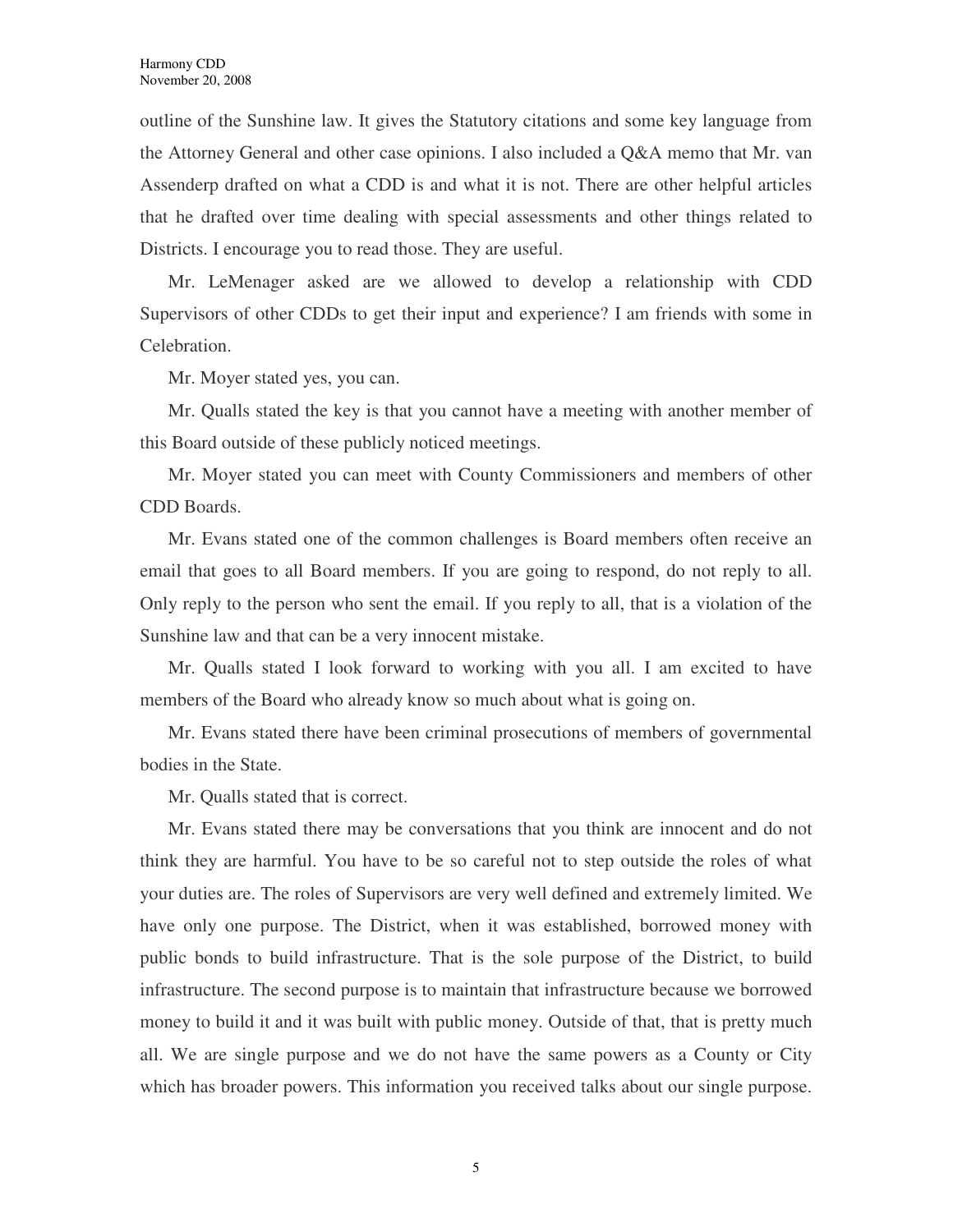The information that Mr. Qualls provided is extremely helpful, but we have very limited and very specific powers.

Mr. Moyer reviewed Resolution 2009-2, electing officers. We will complete the Resolution showing all the positions as previously approved.

> On MOTION by Ms. Kassel, seconded by Ms. Snyder, with all in favor, approval was given to Resolution 2009-2 electing officers.

### THIRD ORDER OF BUSINESS Approval of the Minutes of the October 30, 2008, Regular Meeting and Workshop

Mr. Evans reviewed the minutes of the October 30, 2008, regular meeting and workshop, and asked for any additions, correction, or deletions.

Ms. Snyder stated Mr. Evans called the roll at the workshop, not Mr. Moyer.

On MOTION by Mr. LeMenager, seconded by Ms. Kassel, with all in favor, approval was given to the minutes of the October 30, 2008 meetings, as amended

### FOURTH ORDER OF BUSINESS District Manager's Report

# **A. Financial Statements**

Mr. Moyer reviewed the financial statements, included in the agenda packet and

available for public review in the District Office during normal business hours.

### **B. Invoice Approval #103 and Check Run Summary**

Mr. Moyer reviewed the invoices and check summary and requested approval.

Ms. Kassel stated I am curious as to why Aquatic Systems provides two invoices each

month instead of one. They are both for the month of November and are for the same services.

Mr. Golgowski stated they may have been reprinted in error. We are not paying them twice.

Mr. Evans asked is one for the addition of lakes D2 and E and the other for the original contract?

Mr. Golgowski stated they were added to the same contract. I will research that.

Ms. Kassel asked who holds the assistant dockmaster cell phone?

Mr. Golgowski stated Mr. Belieff holds it and he dispenses it when he has an assistant come out to help him.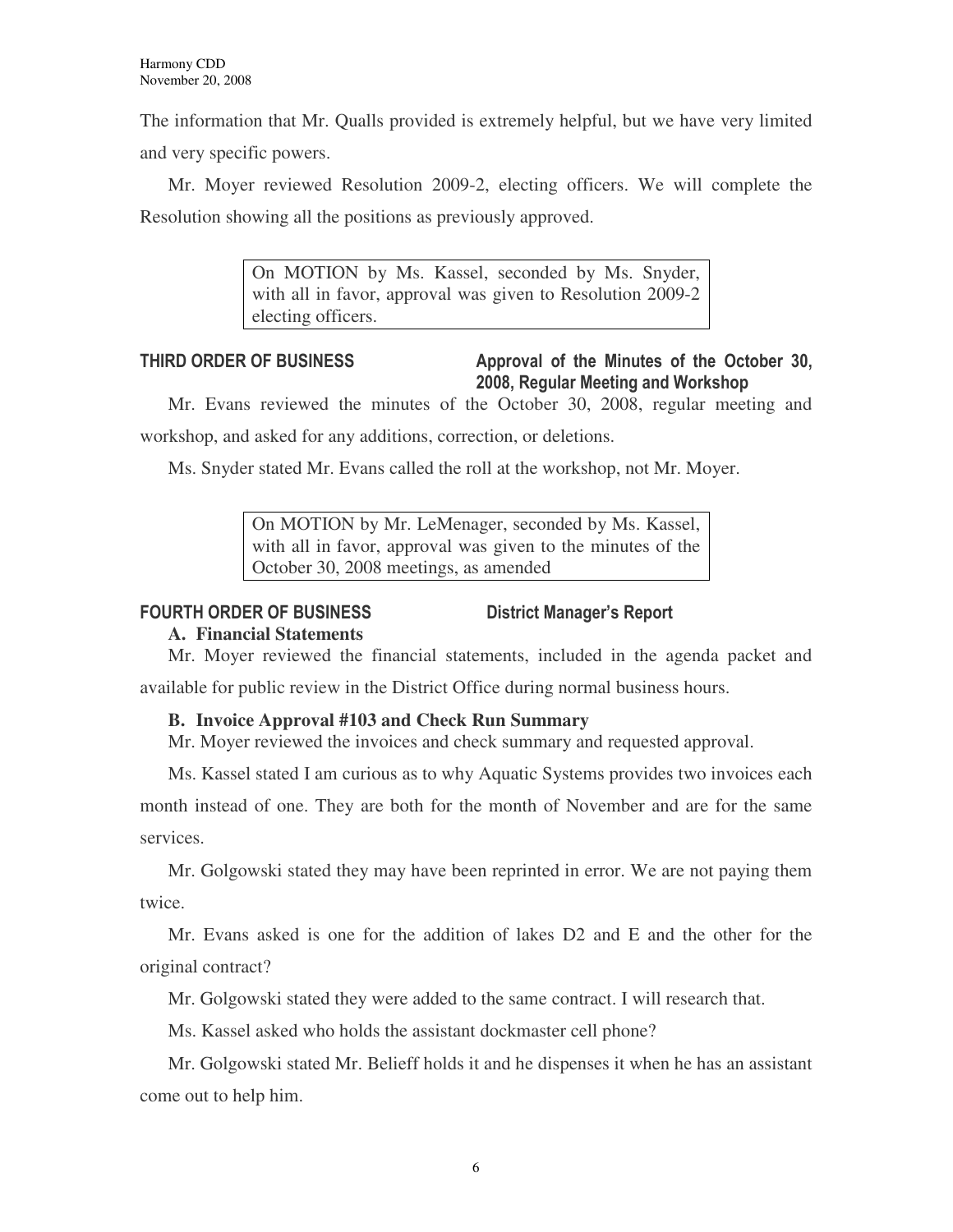Ms. Kassel stated some of the references on engineering report, there are things described that I would like to have a better understanding of, for instance 5/23 closeout.

Mr. Gierok stated if you are referring to the expense report, that is our field engineer's monthly report for that month. The two checked items were the only charges associated with that invoice.

Ms. Kassel stated Spies has two invoices for the same product for the same period.

Ms. Snyder asked could that be for different pools?

Mr. Haskett stated that is correct.

Ms. Kassel stated before the first OUC bill, there is a highlighted line and it looks like it is the same report two pages across from each other. It is the compilation of all the bills. If there is some other way of doing that, rather than highlighting it, I would appreciate it. You just cannot read the highlighted portion in this report.

> On MOTION by Ms. Kassel, seconded by Mr. LeMenager, with all in favor, approval was given to the invoices as presented.

FIFTH ORDER OF BUSINESS Attorney's Report – Update on Adoption of Proposed Rule Relating to Memorials in Public Places and Establishing Pool Rules

Mr. Qualls stated my report indicates there would be some discussion on a policy governing donations. There was a snafu in the advertising, so the public hearing on those rules will now be held in December. I recommend we table this until that time.

Mr. LeMenager stated there is a new fence that was put up and it appears as though some of it is on CDD property. Does that constitute a gift?

Mr. Qualls stated probably not pursuant to the policy that the Board considered at the last meeting. That dealt with plaques and park benches to memorialize a person or an event. I did not see anything about the fence. The policy has not yet been adopted and I do not know if that was a gift or not.

Mr. Evans asked were there any additional changes to those policies since our last meeting?

Mr. Qualls stated no.

Mr. Evans asked the policy is pretty well finished and we just need to meet the advertising requirements?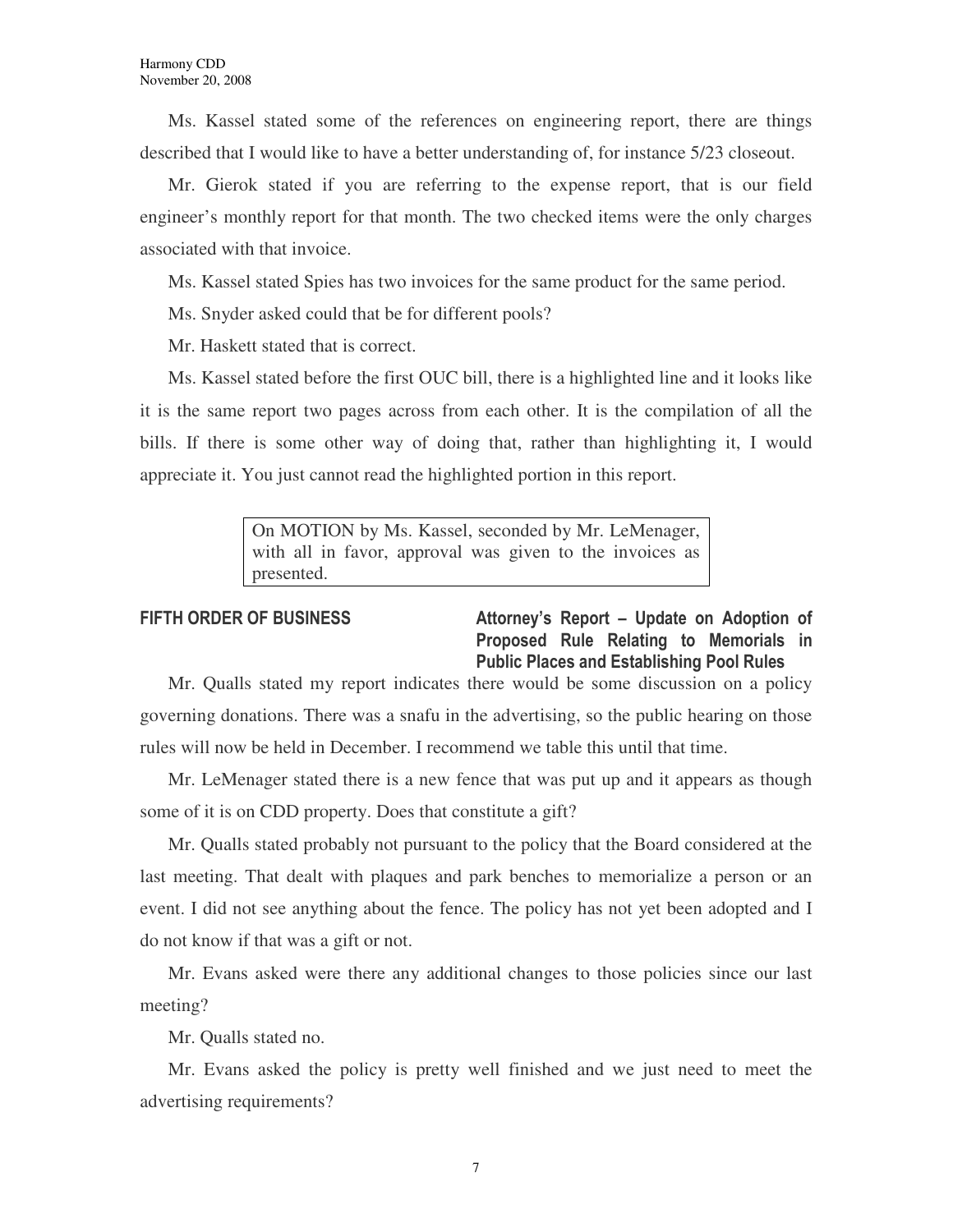Mr. Qualls stated yes. I provided a description of the plaques that would provide some uniformity. Ms. Snyder suggested we attach what that might look like, so I will change references to dimensions and direct you to the exhibit regarding the plaque.

Ms. LeMenager stated if you write guidelines with respect to gifts, I think you need to consider things the developer does for free. They are still considered gifts. The developer paid for installation of the bat house. At a certain level, that is a gift to the CDD. I would caution you when you are drafting these, we need to make sure we are talking about gifts not only from private people but when the developer does something without expecting reimbursement, that is still a gift.

Mr. Qualls stated that is a good point. I will revisit these.

Mr. Evans stated this policy was primarily intended for memorials.

Mr. Qualls stated that is correct. That is how it started.

Ms. Kassel stated we may want to limit this policy to memorial gifts.

Mr. Evans stated that is my point. That makes it easy for the residents to understand. At the previous meeting, we discussed moving forward for the benefit of a past resident. We are looking at the design of the plaques and we wanted to move along with the approval of the bench to keep in line with these policies. We wanted to design a plaque and the Board generally consented to move this process along and not delay it. We discussed coming up with the design for the plaque. Has anything happened on the design of a standardized plaque?

Mr. Tome stated yes. Does Ms. Kassel still have it?

Ms. Kassel stated no, I returned it. I would have kept it if I had known.

Mr. Evans stated when we approve this policy, I would like to have that plaque.

Ms. Kassel stated we can provide that to you.

Mr. Tome stated it is a  $3'' \times 8''$  plaque.

Mr. Evans stated it sounds like we can continue to move forward. I think it is a great policy to implement and I do not want to drag it out any longer. The consensus of the Board was to move this along quickly. There is no reason we cannot move forward and get costs for these and find a supplier for the plaque.

Mr. Haskett stated Ms. Kassel initiated those things.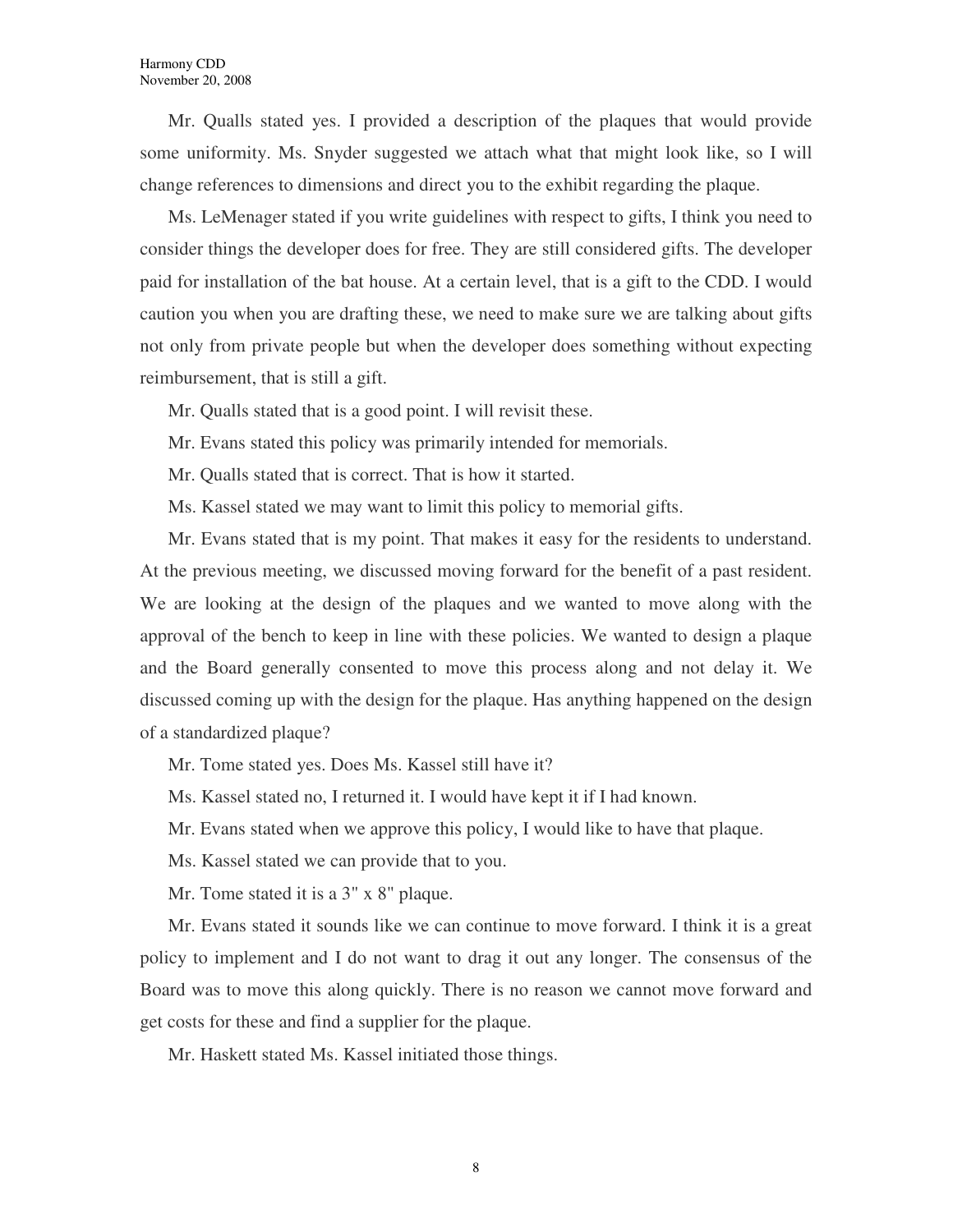Ms. Kassel stated the cost of the plaque is being incurred by the donors, so there is no cost to the CDD. The developer is donating concrete and installation, so there will be no costs to the CDD at all.

Mr. Evans asked have you located a supplier?

Ms. Kassel stated yes, there is a firm in St. Cloud who has aluminum/brass plaques that is designed specifically for outdoor use. It is applied with an adhesive like liquid nails so it is very durable. There is a standard wording of four lines, which simply says, "In memory of," the person's name, with perhaps another line, in this case "Dear Friend and Neighbor" and the date of the dedication.

Mr. Evans asked can we get a prototype before the next meeting?

Ms. Kassel stated yes.

Mr. Qualls stated I can include language in the policy about the plaque as approved by the Board. Then we do not need to include a picture of the plaque. It sounds like the plaque has been chosen, and for uniformity, I will include that language, which it sounds like the Board will approve at the next meeting.

Ms. Snyder stated there is supposed to be a memorial in January. If we delay this until the next meeting, does that afford us the time to complete this before the memorial?

Ms. Kassel stated the plaque has been ordered and the bench arrived yesterday, so everything will be ready to be installed by the January memorial service.

Mr. Tome stated when the policy was created, there were costs associated for the bench, concrete and plaque, but at the time a plaque was not specifically selected. Whatever that final cost is should be reflected in the policy and we will need to update the number. If someone is donating a bench, the thought was that the CDD would purchase the bench and contract for the concrete installation, rather than having the individual purchase the bench and the plaque. When the costs were designed on how much that donated item will be, we did not include the cost of the plaque.

Ms. Snyder asked have the costs change?

Ms. Kassel stated yes.

Mr. Qualls stated the donation has to at least cover the actual costs of material and labor. You can always donate more.

Ms. Kassel stated we need to include shipping and tax.

9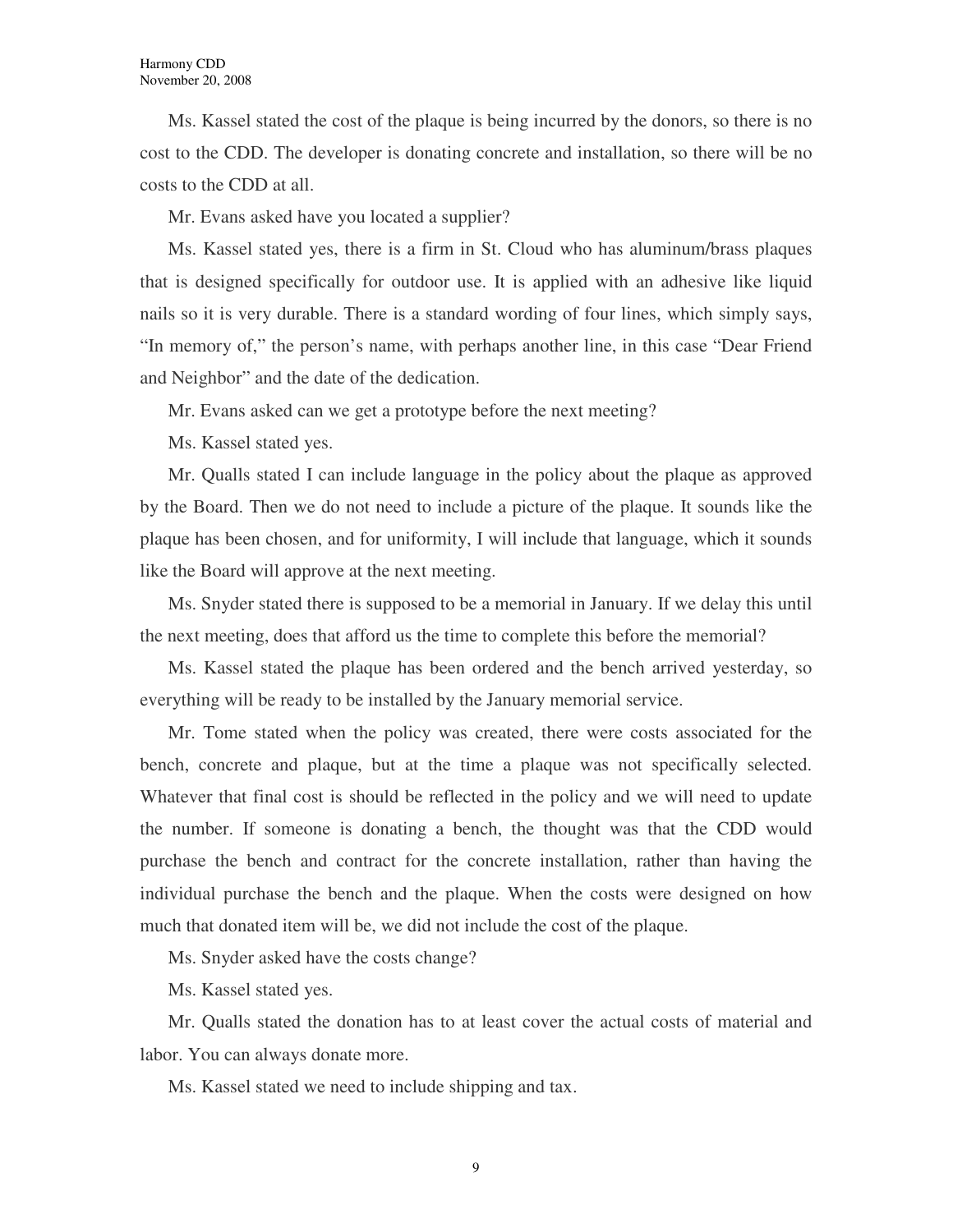### SIXTH ORDER OF BUSINESS Engineer's Report

There being nothing to report, the next order of business followed.

### SEVENTH ORDER OF BUSINESS Developer's Report

Mr. Haskett stated at the last meeting, A Cut Above tree service attended and spoke about the pruning project. He has defined his scope of service, which I distributed to everyone. Mr. Stansell and I have been working on this and there is an exhibit attached indicating all the neighborhood street trees, dog park, the neighborhood pocket parks, downtown square and the main entrance as well as a few trees at the second entrance. He originally proposed \$22,500 for the entire property, which consisted of 1,800 or 1,900 trees. We reduced it to 1,094 trees for a proposal of \$14,000.

Ms. Snyder asked are the lines that are not red alleys?

Mr. Haskett stated that is correct.

Ms. Snyder asked will all streets be pruned?

Mr. Haskett stated yes.

Ms. Kassel stated it looks like there is a street in the D neighborhood that is not included.

Mr. Haskett stated in the Drake neighborhood on Indian Grass, the trees are nettle oaks and they are very slow growing and there are very few of them so they are not included in this scope of work. In D2 and E where no lines are colored in, there are no trees there yet.

Mr. LeMenager stated on Cat Brier, two trees at one of the former model homes has been severely pruned, perhaps by the owners, and it is out of keeping with all the other trees. We need to make it clear to the residents that the CDD is taking over management of the trees between the sidewalk and the curb for the benefit of everyone to be sure we have a good look for everyone. I think someone should make it clear in our newsletter what the policy is on tree trimming.

Ms. Snyder stated I think that has to be stated specifically because someone will then want their grass mowed also. We need to make sure we say something about the trees and CDD property.

Ms. Kassel asked who owns trees? The CDD or the home owner?

Mr. Evans stated trees on CDD property are owned by the District.

Ms. Kassel asked if a tree dies, the District is responsible to replace it?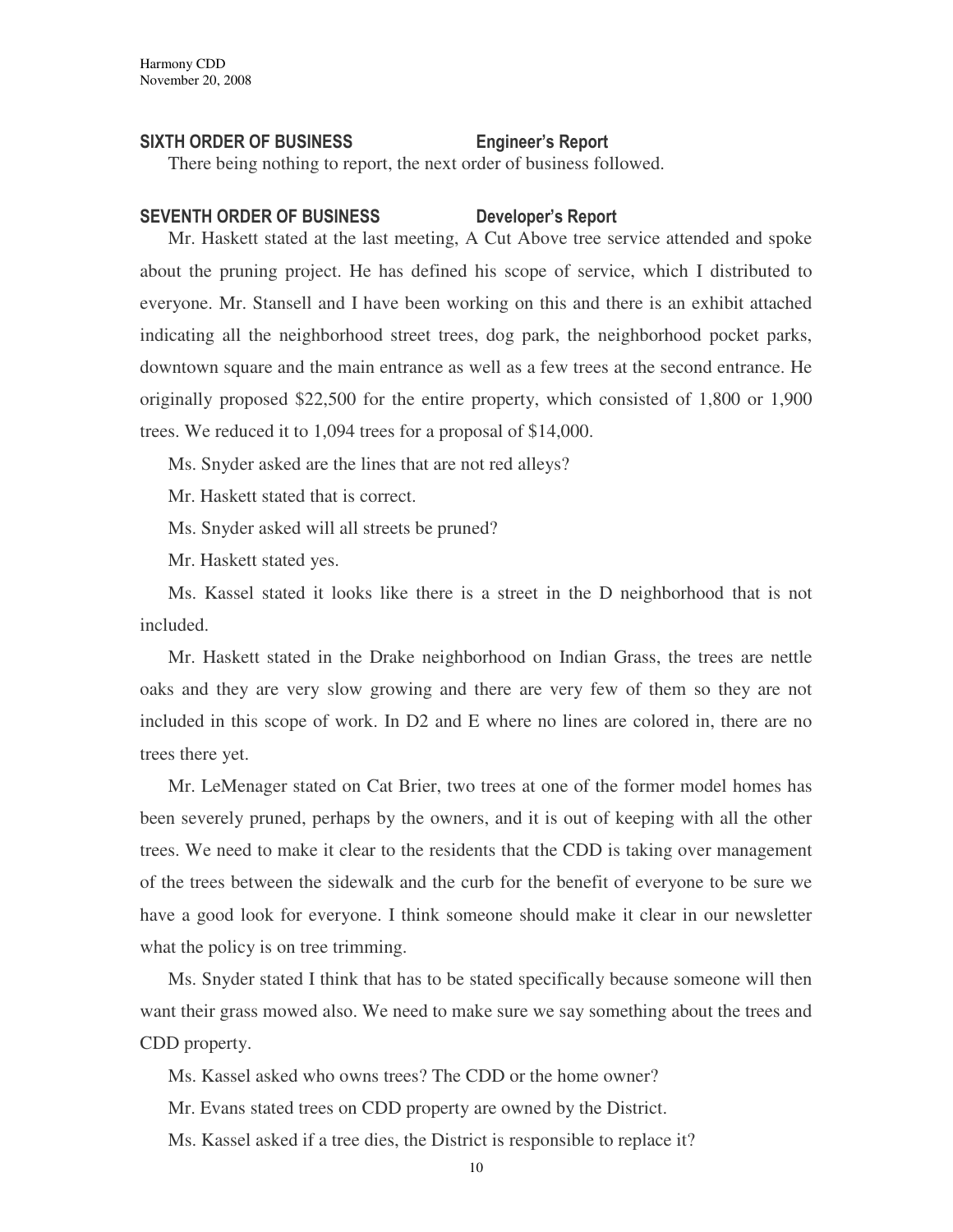Mr. Evans stated yes, between sidewalk and the curb but not on their lot. They are still responsible to maintain the grass.

Ms. Kassel stated this needs to be explained to the residents because there is not a good understanding of that.

Mr. Evans stated it is addressed in a lot of the documents but they interpret it differently. We can put a notice in Harmony Notes that there will be a tree pruning operation performed by the District.

Mr. LeMenager stated there are a number of regular things you have in each newsletter. This might be something to include every month, a statement about how trees are maintained.

Mr. Tome stated this will give us the opportunity to write an article on it.

Mr. LeMenager stated clearly as part of my campaign to win this seat, that was one thing I suggested, which is that the CDD take control of all its properties, including minor streets. I think that is one thing we can do to make our town look much better. We cannot do anything on private property but the areas between the sidewalk and the curb, we could have that mowed. We need to cost that out but I think it is a good use of what we are doing and I think we can do it for very little extra.

Ms. Kassel stated not having experience with this amount of tree trimming, I do not have the information to know if this is a reasonable cost or not. I think it would not hurt us to get one other bid so that we have a better idea what might be suggested by a different arborist. I know we want to get this done, but there is no urgency with this. I also want to know what we propose to do and how often we propose to do this. Is it piecemeal, is it done all at once, is it done once a year or twice a year? We need to know our plan on an annual basis for taking care of this.

Mr. Evans stated this is not an every year event. We want to thin out the canopy to protect the health of the trees. I do not envision doing this every year. Regarding doing it all at once, once they mobilize, it is better to do it all at one time.

Mr. Haskett stated they will need ten days to complete the work.

Mr. Evans stated they indicated a preference for a certain time of year.

Mr. Haskett stated that is correct, and that is during the winter. Now until January or February is the best time. To address Ms. Kassel's comment about receiving other proposals, I received in September 2007 and revised in May 2008, REW proposed 604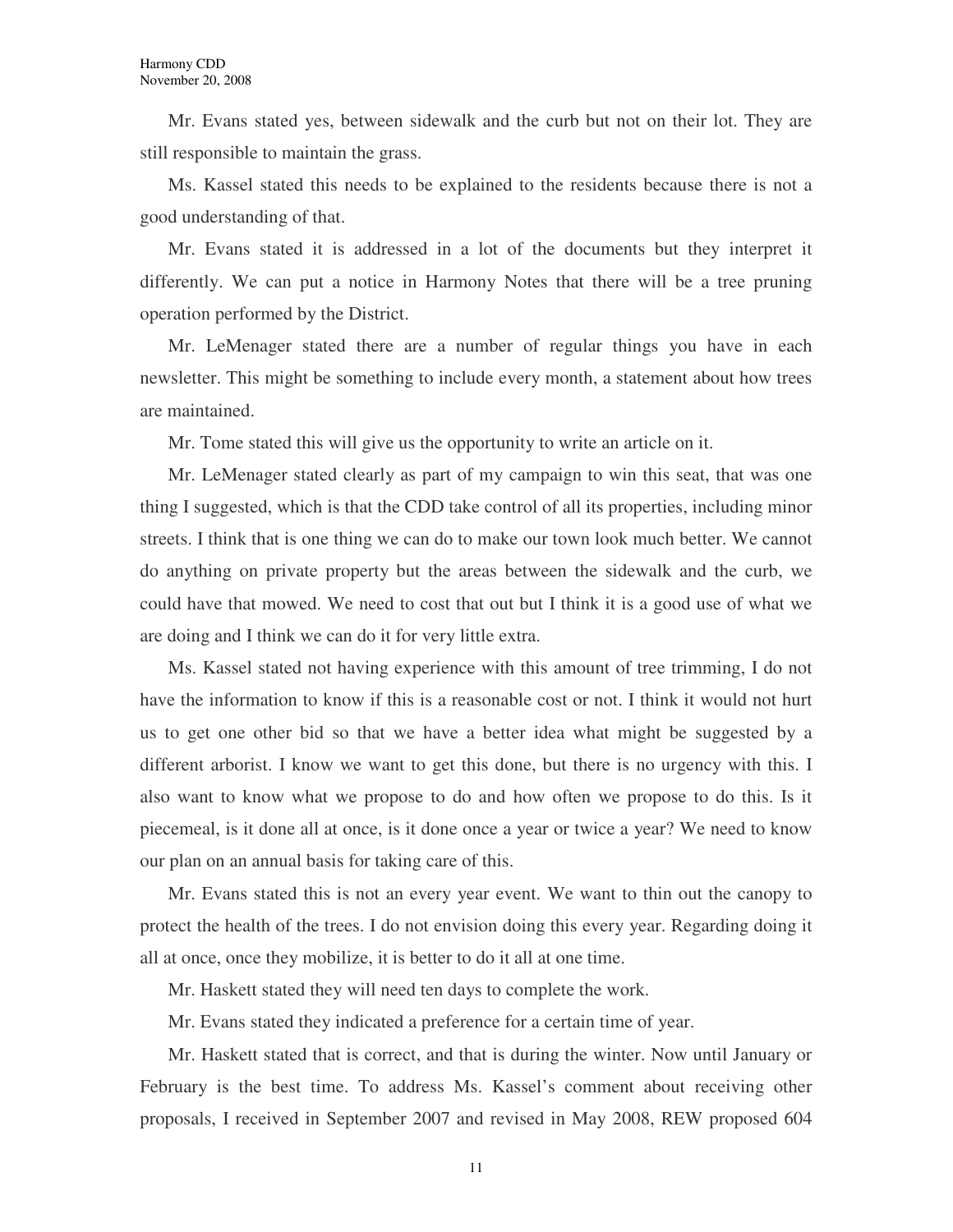trees, which was the main boulevards, and their cost was \$12,080 for 604 trees. That is not comparing apples to apples so it was not considered as part of this proposal since they do not hire arborists, and this proposal is from an arborist. The service we receive from A Cut Above clearly exceeds what REW proposed.

Ms. Snyder asked can we find out an estimate what they think ongoing maintenance will be?

Mr. Haskett stated \$22,500 was the original proposal for the entire property and we reduced that almost in half. We want to cycle different areas of the property on an annual basis so that you are not paying \$22,000 every year. We will cycle the linear parks and other parks that are not addressed in this proposal.

Mr. Moyer stated we did budget \$15,000 for tree trimming so this is within the budget.

Mr. O'Keefe asked can we ask this arborist to give an estimate of when routine cutting will be? We need to make sure we will have the trees that are blooming will not be affected by this and can he tell us how many years between trimmings?

Mr. Haskett stated he did that in his original proposal. I will provide that at the next meeting.

Mr. LeMenager stated I would like to move forward. It is extremely important to protect what is our most visible asset. Trees make the community and that is your first impact. I agree that we want to do some future planning, but you only need to drive down some of the side streets and the sycamores look terrible. That needs to be addressed. That is huge with respect to the visual impact of the town. You cannot walk down the street without ducking.

> On MOTION by Mr. LeMenager, seconded by Ms. Snyder, with all in favor, approval was given to the proposal from A Cut Above Tree Service in the amount of \$14,000, as described.

Mr. Evans stated our next meeting is December 18 and he may have this complete by then. Please find out the answer to the other information we requested and have it available for the next meeting.

Ms. Kassel asked was this budget line item considered a one-time item or will we need to include it as an annual line item rather than once every few years?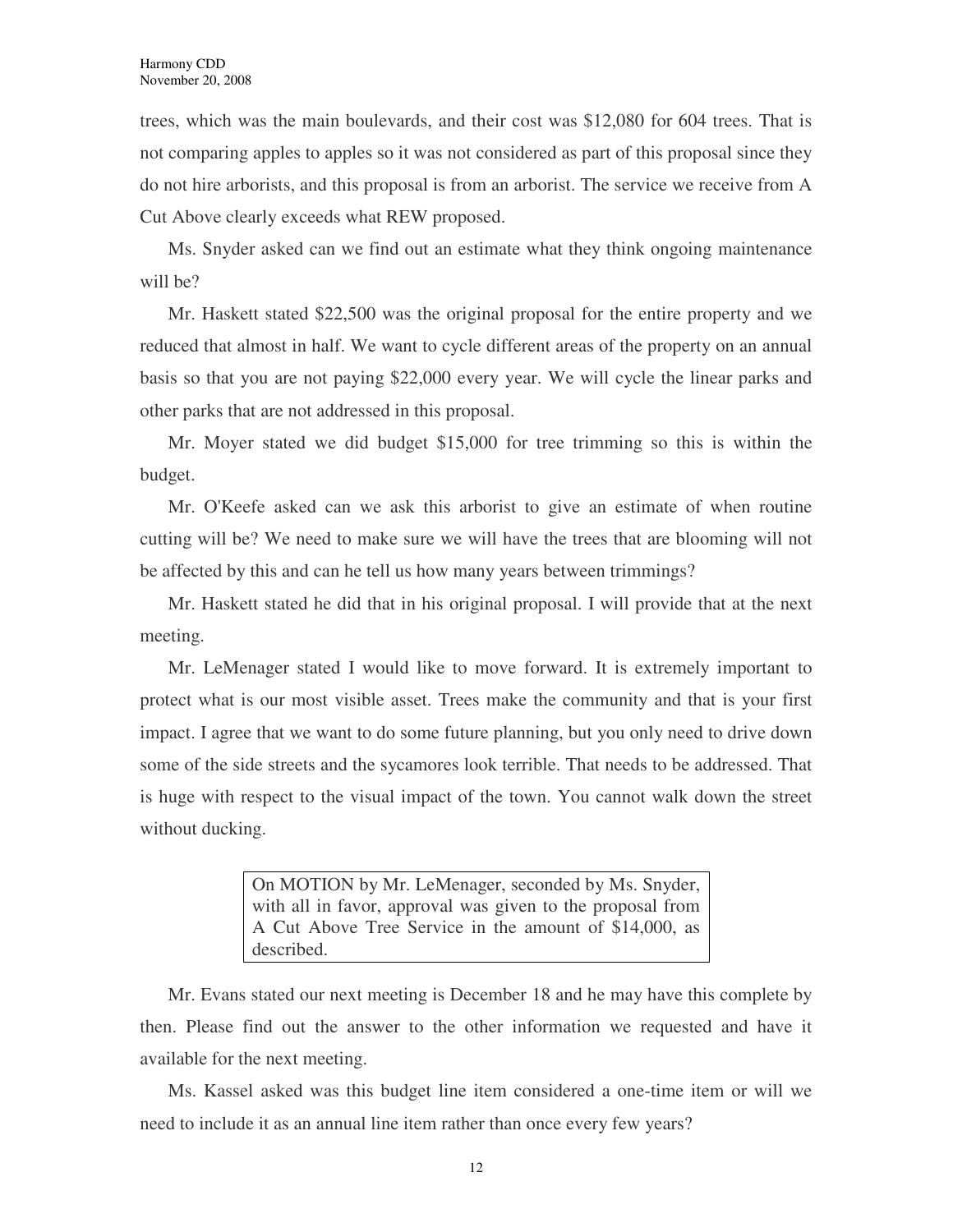Mr. Evans stated we will know more when we get to our budget process. After they have done the prunings, they will tell us how often they recommend for pruning. We will assess that when we go through our next budget cycle. This was an issue that was brought up a year ago but we had not budgeted funds for it. We will address it as one of our needs during our next budget.

Mr. LeMenager stated we will also be discussing a plan for the future, but we need to get these trees trimmed now.

Mr. Haskett stated I was asked to look into pool lights for the Swim Club and the process for the photo matrix has been accomplished. We are estimating we will need a quantity of seven light fixtures with four poles. I do not have prices from the bids that I am receiving. I just received the photo matrix late last week. Now we can move forward and get proposals.

Mr. Evans asked will these lights still be dark sky compliant?

Mr. Haskett stated yes. It is a standard shoe box light similar to what is at the Toho Water Authority lift stations. They are dark sky compliant. The issue I am running into is how the designer for photo matrix utilized the planter beds with palms in them. I need more time to provide this information.

Mr. LeMenager asked the fence that was installed on CDD property, did the CDD approve the installation of the fence that has gone up at the entrance to the community?

Mr. Tome stated we are under the impression that there is an agreement that has been in place between the developer and the CDD for improvements done to CDD areas. For example, the street trees along the boulevard that are in place today. That will eventually be a front lead walk to Town Center, including retail shops. There will be other improvements that are done to that area by the developer to enhance that area for purposes of using it for walking or landscaping improvements. This was done in a way to enhance the entryway and we worked within our area. There is a small area that crosses a landscape bed to tie into the back column that goes out to U.S. 192, so aesthetically it looked like it continued the transition from a four-rail fence to a three-rail fence. As we went beyond that, the fence ran along where the Bahia and St. Augustine sod transitioned so it would be primarily out of that area so that it could be a walkway and so we could continue with the trail program rather than waiting for the market and economy to improve when we have the critical mass to begin to build the Town Center. Initially it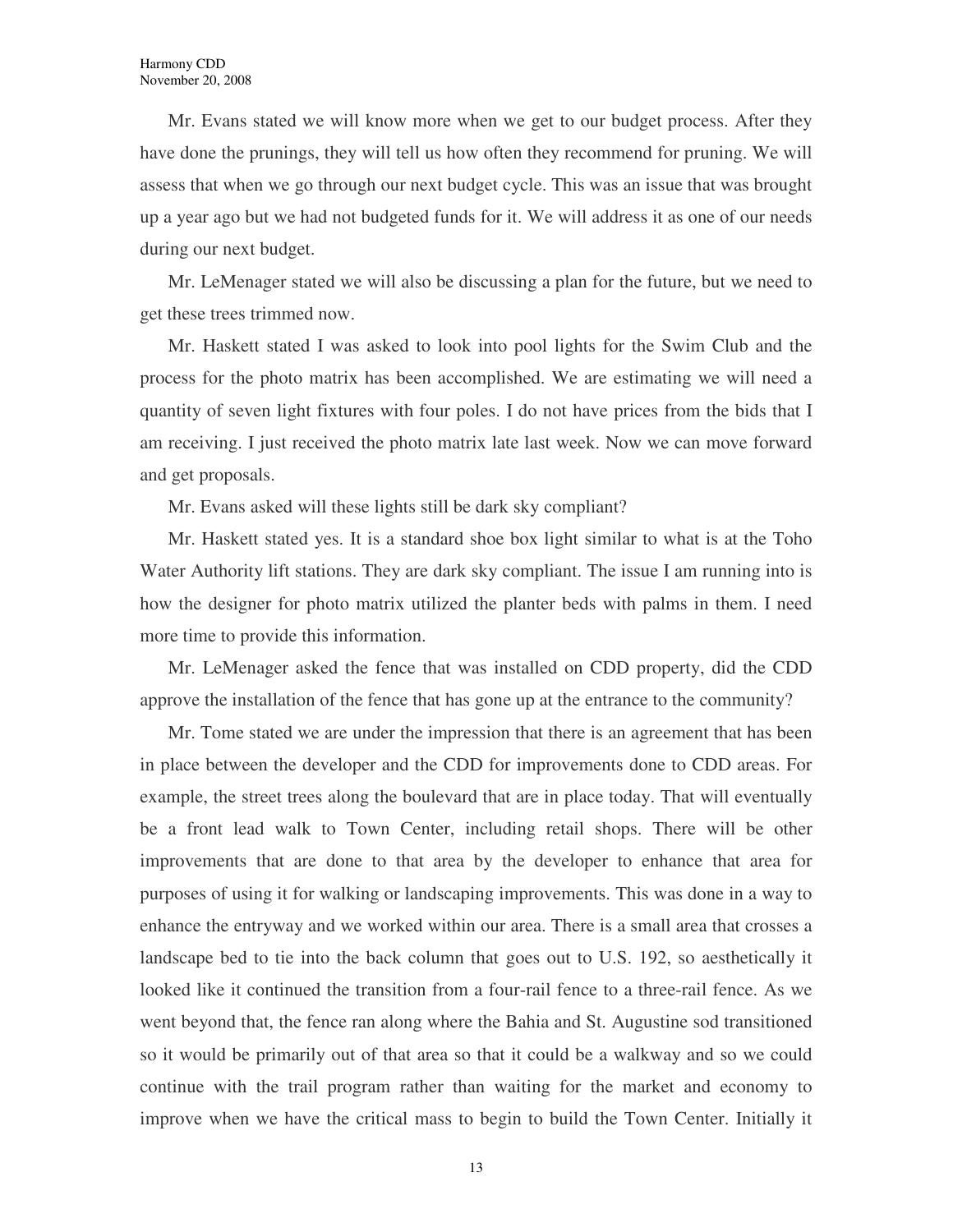started out as a means to enhance the difference between front entrance and the secondary entrance so it did not look like there was not a continuation.

Mr. LeMenager stated I would like to express my concerns about the fence. Clearly a marketing campaign has begun with respect to the green nature of our community. One thing is that we are using recycled PVC to do fences and we have saved 2 million milk cartons. You installed a wooden fence that does not match the other fences. While it is nice that we have received a fence, will it now have a high level of maintenance associated with it as opposed to PVC?

Mr. Tome stated PVC was put in place to be a permanent, long-standing item and this fence was looked at to be temporary. When conditions present themselves to allow for commercial to be built, that front entry will look different at that time. Right now you see a sea of grass and the fence was designed to break that up and be a temporary fence. We looked at the cost differential and for a temporary fence, it was three to four times more to use fully recycled PVC rather than what we used. We worked hard for a year to get the green certification to market going forward. We have not abandoned our philosophy and our guiding principles that we worked hard to create, but we had to look at it and determine the best use of dollars to spend for a temporary situation. When the market changes and Town Center is built, there will be shops and store fronts and sidewalks, and it will look totally different than it does today.

Ms. Snyder stated I would like to see us put something in the newsletter because everyone online is talking about horses and no one really knows but everyone is wondering. It is almost a negative feeling and people complain that the developer never lets us know anything.

Mr. Tome stated until we know fully what we are doing and how we are doing it, some things will be done when we decide where the line is for the fence. We are not trying to keep information from the community.

Ms. Snyder stated that is what the perception is. Include something saying that a fence is going up with news to come later. Now everyone knows there is going to be a barn put up and horses will be there. I do not think we want a negative to be communicated.

Mr. Tome stated I do not disagree, but we are not done with the picture yet so let us get it done before we tell everyone what it is.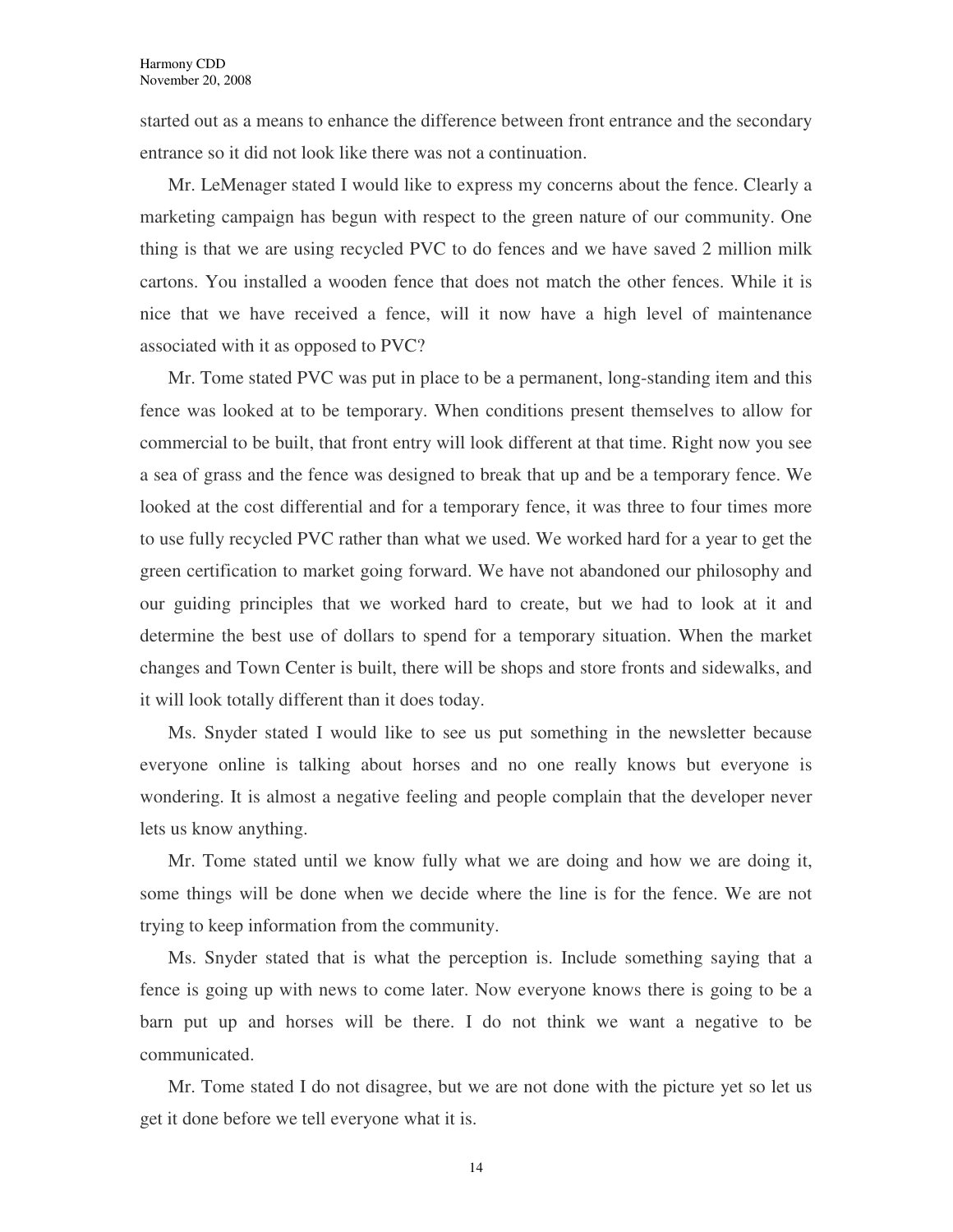Ms. Snyder stated then put that in the newsletter.

Mr. Tome stated all I would be saying is we are thinking about some things. We only have certain levels of approvals.

Ms. Snyder stated but you did put the fence up and I am not sure I want a barn out there. You need to say something because we have been told a barn is going there.

Mr. Tome stated I am not sure who told you that.

Ms. Snyder stated I am trying to tell you what is going on in the neighborhood. I would like to know.

Mr. LeMenager stated while we appreciate that there has been great cooperation with the developer and the CDD, when we do something as major as change our front entry, that needs to be discussed first before we install a fence and get everyone questioning what is going on. We are saying to let us know before you do something that major to our property.

Mr. Tome stated you are correct as it relates to CDD land, which is less than 2% to 3% of the area where that fence is installed today. We understand the communication issue and when the full story can be unfolded, we will share it.

Ms. Snyder stated then let us know that. People see the fence.

Ms. Kassel stated I heard about the possibility of horses being there because a neighbor went to the people installing the fence and asked. Apparently the people installing the fence mentioned horses.

Mr. Tome stated if I am putting up a three-rail fence and have done that for 15 years, he is going to think something will usually go behind that fence. But that does not mean that there is.

Ms. Kassel stated if you do not want to start rumors, you might indicate that to the person who is putting up the fence.

Mr. Tome stated we tell all our contractors not to communicate with neighbors, prospects and guests. We have a permit from the County to install a fence and that is all we have. We wanted to see an enhancement to the entryway and it was a vision of one of the owners, and that is how it began.

Ms. Kassel stated it was just a suggestion. A couple meetings ago, a proposal was brought to put mulch in the playgrounds and we have not heard anything about that so I would like an update.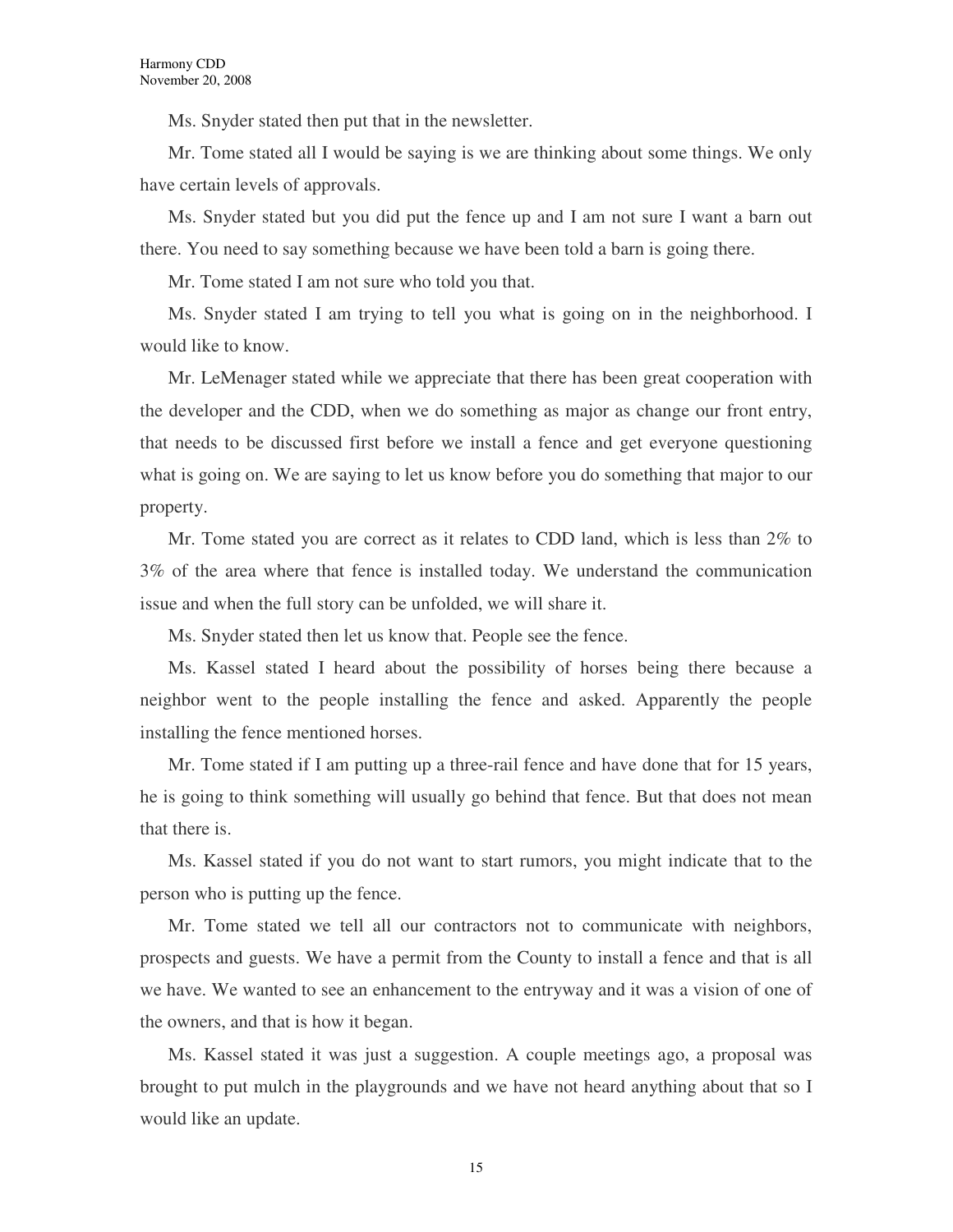Mr. Haskett stated I did some research on that, as did the engineer. There are three different products with rubber material. It costs three times as much as the mulch, and the rubber matting was six times more than mulch. I will bring a revised guideline for products and will revise it to the typical cypress mulch.

### EIGHTH ORDER OF BUSINESS Monthly Boat Report

Mr. Golgowski reviewed the monthly boat report as contained in the agenda package and is available for public review in the District Office during normal business hours.

Mr. Golgowski stated Mr. Belieff reported that there are tears in the carpet on both boat. It does not look good and it is a safety hazard. It is a very labor intensive job and you have to strip the deck before you can recarpet. We are getting proposals to do that, including one from him, and I will have those for the next meeting. It will be at least several thousand dollars to address. He also reports we have had some difficulty with a few residents who want to fish at the dock after the park is closed. He has spoken to them several times, and they ignore his comments. Is there a response we can give him?

Ms. Snyder stated I have been attending the neighborhood watch committee meetings. The police want to know things like that. They will show up.

Ms. Kassel asked can they enforce that if there is no Statute?

Ms. Snyder stated there is a sign that says no trespassing 30 minutes after dusk.

Ms. Kassel stated that is private property.

Mr. Evans stated it is not CDD property.

Ms. Kassel asked does the private property owner need to make the call?

Mr. Evans stated anyone can call the police since the sign is posted.

Mr. Golgowski stated that was his question. Should he go right to the sheriff?

Mr. Evans stated just call the sheriff directly.

Ms. Snyder stated the sheriff wants interaction with the community. If you see anything out of the ordinary, they encourage you to call. They are waiting for the calls.

Mr. Golgowski stated the Board approved hiring Mr. Belieff full time as a parks manager/dockmaster. I provided a job description for dock operations but also as the first responder for other activities in all the parks. That is for your information as well as the benefits package that Severn Trent offers as an employee of Severn Trent.

Mr. Evans stated one thing I think you should add to the job description is that it should include a written report and a presence at CDD meetings to give an update. It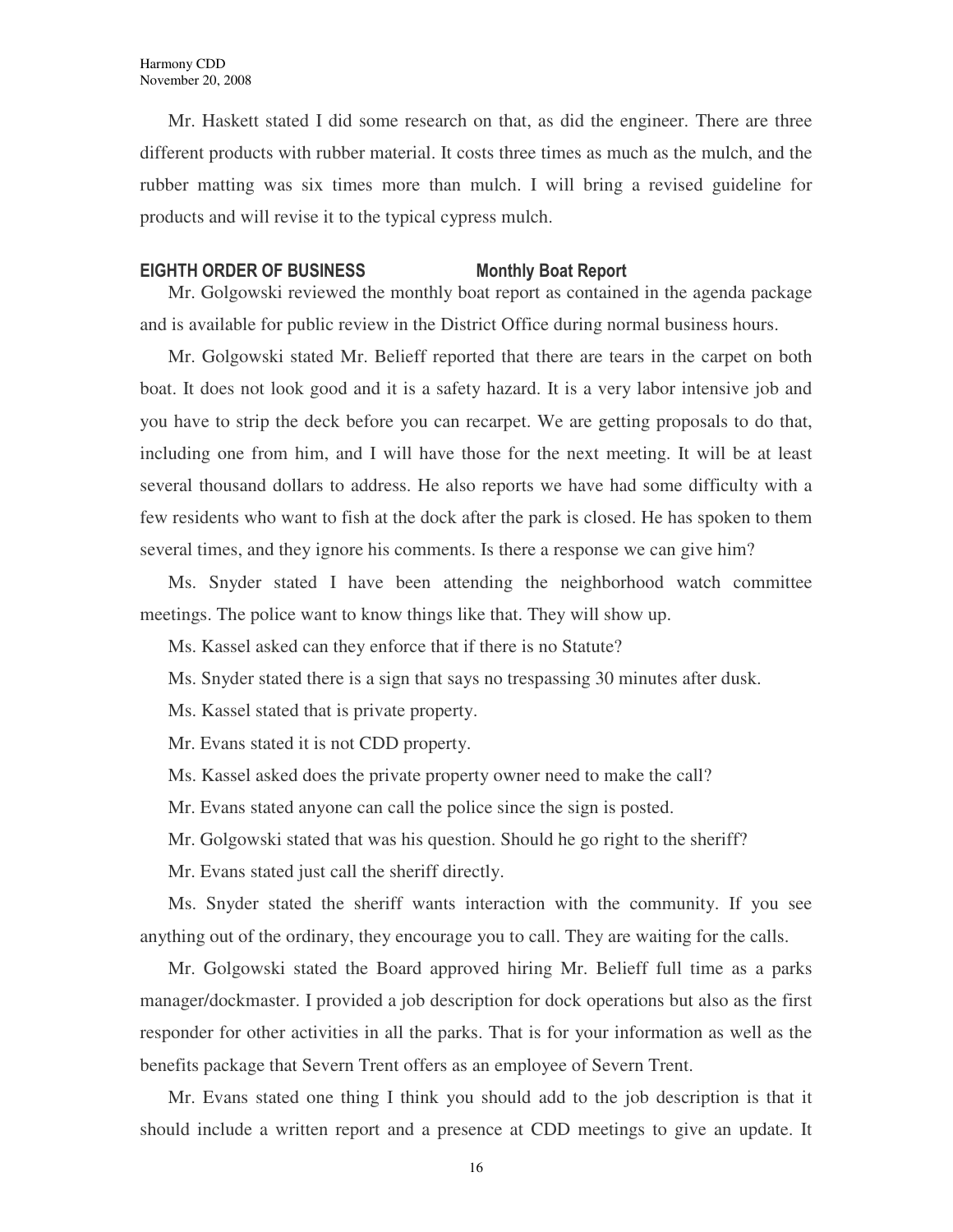should be a written report on what he has been doing for the month. If we are paying him to do hands-on work, he should prepare the boat report and he should have a written report of activities to include in the agenda package. I think there was a discussion to add part-time assistants. Is there any conflict of interest if it is a Board member who is the part-time dockmaster? They would be precluded from voting on anything to their direct benefit relative to that role.

Mr. Qualls stated I do not foresee a conflict at this point, but I would like to check some Statutes to make sure. Is it a voluntary basis or a paid position?

Mr. Evans stated it is a paid position.

Ms. Kassel asked can we make the doggie pots, which are currently full, one of his responsibilities to be sure the receptacles are emptied and the bags are replaced regularly?

Mr. Golgowski stated this did consider contractual obligations done by others as far as maintenance of the parks, such as cleaning the bath houses and maintenance of the pools.

Ms. Kassel stated the replacing of the bags and cleaning the doggie pot receptacles have not been consistently addressed. If it is not Mr. Belieff or whomever we hire, then it will need to be addressed.

Mr. Golgowski stated he can speak with the contractor.

Mr. Haskett stated REW is the contractor.

Mr. Evans stated it sounds like she does not care how it gets done but that it gets done. Since he will be assisting, he can help make sure it gets done.

Mr. Tome asked who will Mr. Belieff report to? Who is his supervisor?

Mr. Evans stated the District Manager.

### NINTH ORDER OF BUSINESS Supervisor Requests

Ms. Snyder stated when the columns were fixed, they were painted and I wonder if we have a warranty on that. I was walking by and noticed there is a square on Cat Brier and Beargrass where a whole chunk has come away. It does not look like someone hit it but it just came away somehow. There are other corners in the area that needs attention. What did we do and did it work?

Mr. Haskett stated due to the galvanized metal corner beading, moisture has gotten in behind the stucco and works its way through. We did an application two years ago with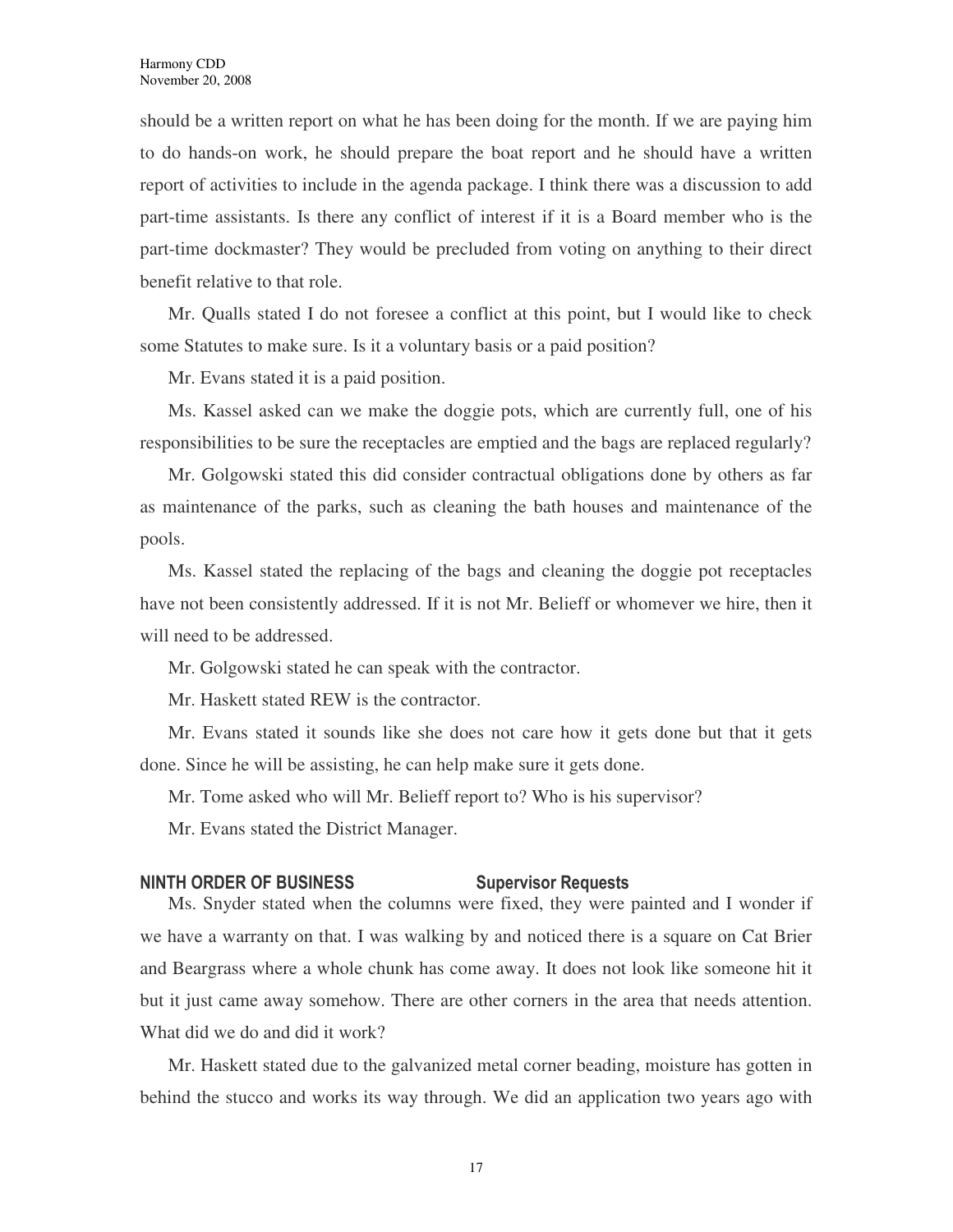rust preventer to help control it, but it will be an ongoing maintenance issue by painting. As we move forward, there is plastic corner beading that will prevent any further damage.

Ms. Snyder stated I would like you to look at that one with the chunk missing.

Mr. Haskett stated in neighborhood pocket parks, they seem to need more upkeep for damage. They are addressed periodically.

Ms. Kassel stated we discussed last month about the high school swim club having an agreement with the CDD for use of the pool. Is there any update?

Mr. LeMenager stated swimming season is over so you do not have to worry about it for a while, but it is a good question.

Mr. Tome stated several residents go to the high school and they have keys so it is an informal gathering where they have spoken to the others on the team. If the District wants to do it, I think it is a great idea but there has been nothing done formally or informally.

Mr. Qualls stated the policy allows someone to bring up to eight guests. If someone on the swim team wanted to invite some friends, they can do that.

Mr. LeMenager stated we are talking about an organized practice for the freshman team and I am sure some of them live here.

Mr. Qualls stated I am not sure there is a violation even if you are having a formal practice. Our policy does not make a distinction. I can speak with the swim coach and ask for a *quid pro quo* and I think this can be handled in a friendly manner. But perhaps someone else would get better response than me as the attorney calling.

Mr. LeMenager stated I am happy to talk with the swim coaches.

Ms. Snyder stated the more it is used, the better value it has.

Ms. Kassel stated there are a number of sidewalk areas like Long Park where the sidewalk is uneven. I will catch my foot on them and they are at least an inch uneven.

Mr. Evans stated we went through a very extensive sidewalk repair program less than a year ago, so these must be new.

Ms. Kassel stated these are within the last six months. What do we do when these come to our attention?

Mr. Evans stated we repair it. We did an overall assessment but if something is that obvious and of that magnitude, we just correct it. We do not need to do an assessment a year later. The assessment was a catch-up and we knew there was settling on the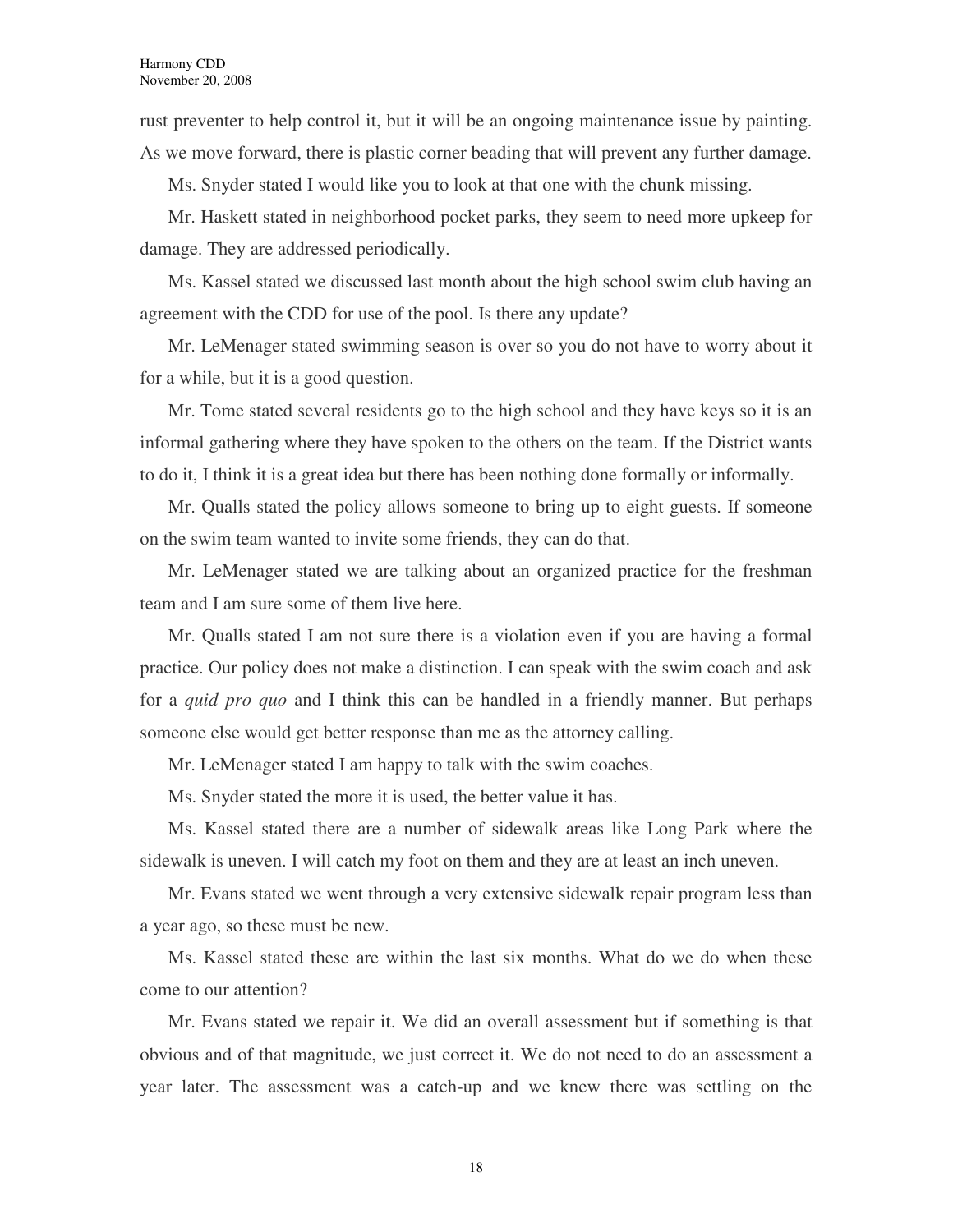sidewalks. All the sidewalks were built at the same time so we have a good handle on it. If there is something you notice, we should just fix it.

Mr. Gierok stated there were two areas that we did see and I requested a quote from the contractor. I will find out where that is and I will follow up to see if it was repaired.

Ms. Kassel stated it was not fixed, and there are one or two other areas that need to be repaired.

Mr. Moyer stated you can mark it on a map and send it to us. We know the vendor and we will take care of that.

Ms. Kassel stated I would like to request that we move our meetings to evening hours so that more residents can attend if they want to. They may not but I would like to give them the opportunity.

Mr. Evans stated we have talked about this a number of times. One of the things you run into is additional costs for some of the professional staff because it is outside of normal business hours. If we move to evening hours, perhaps we have meetings every other month instead of every month and have them in the evenings. We budgeted a certain number of dollars for meetings to be held during the day. If you want to move it to evenings, then I suggest do it once a quarter or every two months and have meetings every two months in the evening. Most of the business we do now is administrative. There are no new major projects. Everything is pretty much on auto pilot. The manager is authorized to pay the bills and they are authorized to perform certain levels of work. We can have the meeting on December 18 at 9:00 a.m. but going forward, if you want to change them, we can go to every other month and have them in the evenings.

Ms. Kassel asked in other words, we will meet six times a year in the evening and not meet at all in the morning.

Mr. Evans stated that is correct.

Mr. LeMenager stated if there is a need, we can always call a special meeting.

Mr. Evans stated that is correct.

Mr. Moyer stated for things like the sidewalk that come up, you do not need to wait for a meeting to raise that. Just let our office know.

Mr. Evans stated that is a good idea. They are already authorized to implement procedures that we have approved expending these funds for. They do not need to come back to us. Sometimes they do, but they do not necessarily have to. The tree trimming is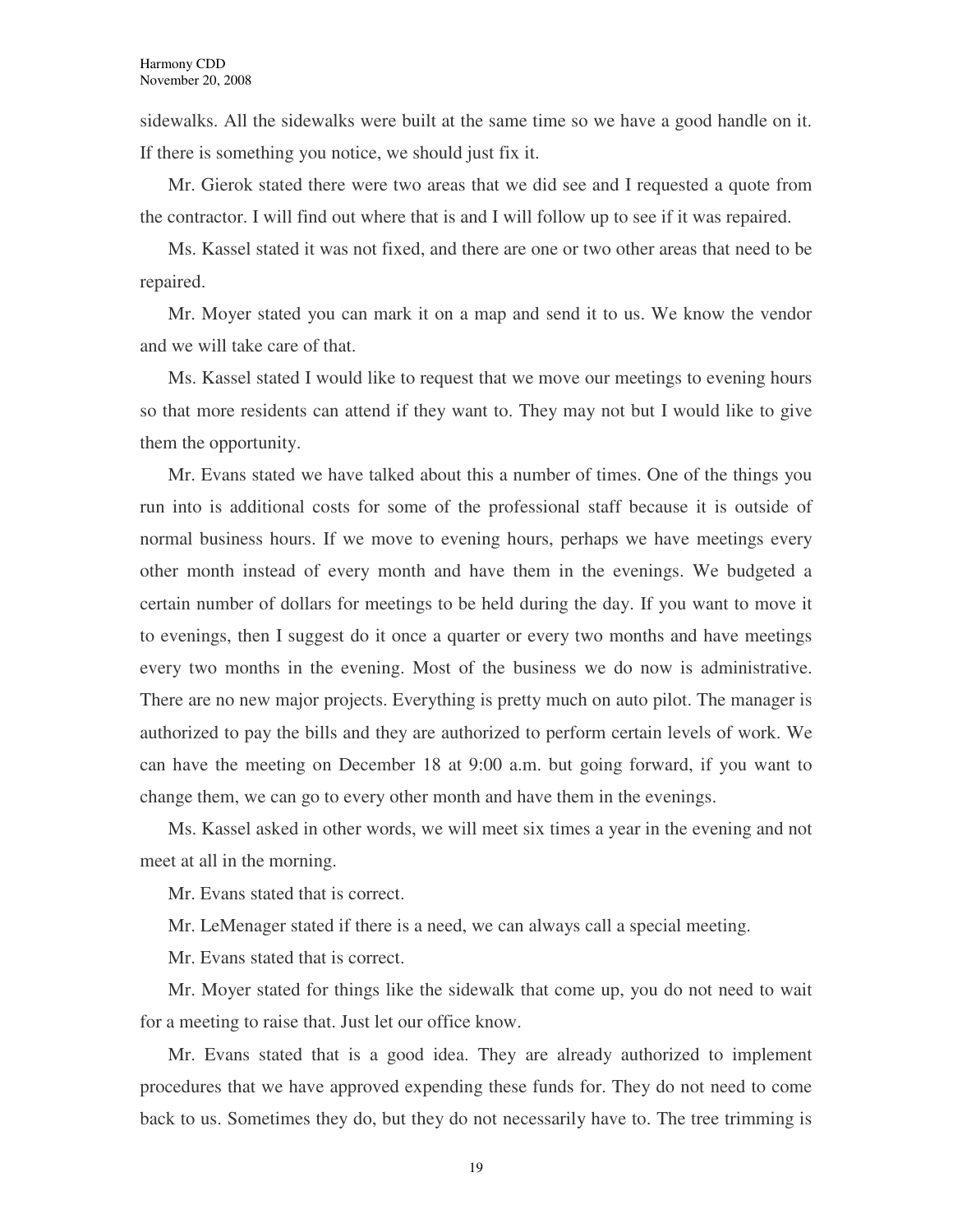within the scope of the budget and we have already decided we need to perform the work. If they wanted to, they could already have implemented this program because they were authorized to do that under their normal umbrella for maintenance services.

Mr. LeMenager stated Mr. Moyer is involved with a number of CDDs. Is it typical for CDDs not to meet monthly?

Mr. Moyer stated it depends on where they are in their life cycle. It is not out of the ordinary to meet bimonthly. Some Districts are constrained in terms of monies and budgets and they did not want to raise assessments. Part of the solution to that was to meet bimonthly or quarterly.

Mr. LeMenager stated we can discuss it next month and take this month to think about it. I am not in favor if it added to our costs. I think meeting bi-monthly is a good solution in terms of cutting costs. It is not a bad idea at all.

Ms. Kassel stated I would like to table the discussion of this item until December.

Mr. Evans stated we will add it to our agenda for December.

Ms. Snyder asked where are we with the community garden?

Ms. Kassel stated I have a series of petitions signed by some residents that I will distribute. We did not get to all the residents. This is a preliminary questioning of some residents, of people who are interested in seeing a community garden in Harmony. They signed this petition requesting the CDD put some effort into creating a community garden.

Mr. Evans asked did they say what property the CDD should put it on?

Ms. Snyder stated I thought the CDD was going to come back and say what an appropriate place would be.

Mr. Qualls stated I recommend to the Board, since there is no precedent that I can find, the CDD has a single purpose, and this garden has to fit within that single purpose. The Board needs to determine if it does or does not fit within that purpose.

Mr. Evans stated I have had experience with community gardens and CDDs for 12 years. If you are taking CDD funds and putting them into an amenity and it is only for the benefit of a select number and not all the property owners, you are on thin ice. A resident can come up and say they are paying for this project but they do not get the benefit of it. CDD lands were designated as parks. It is a very delicate issue. In other communities, they do it within the HOA where their guidelines are far more flexible than those of the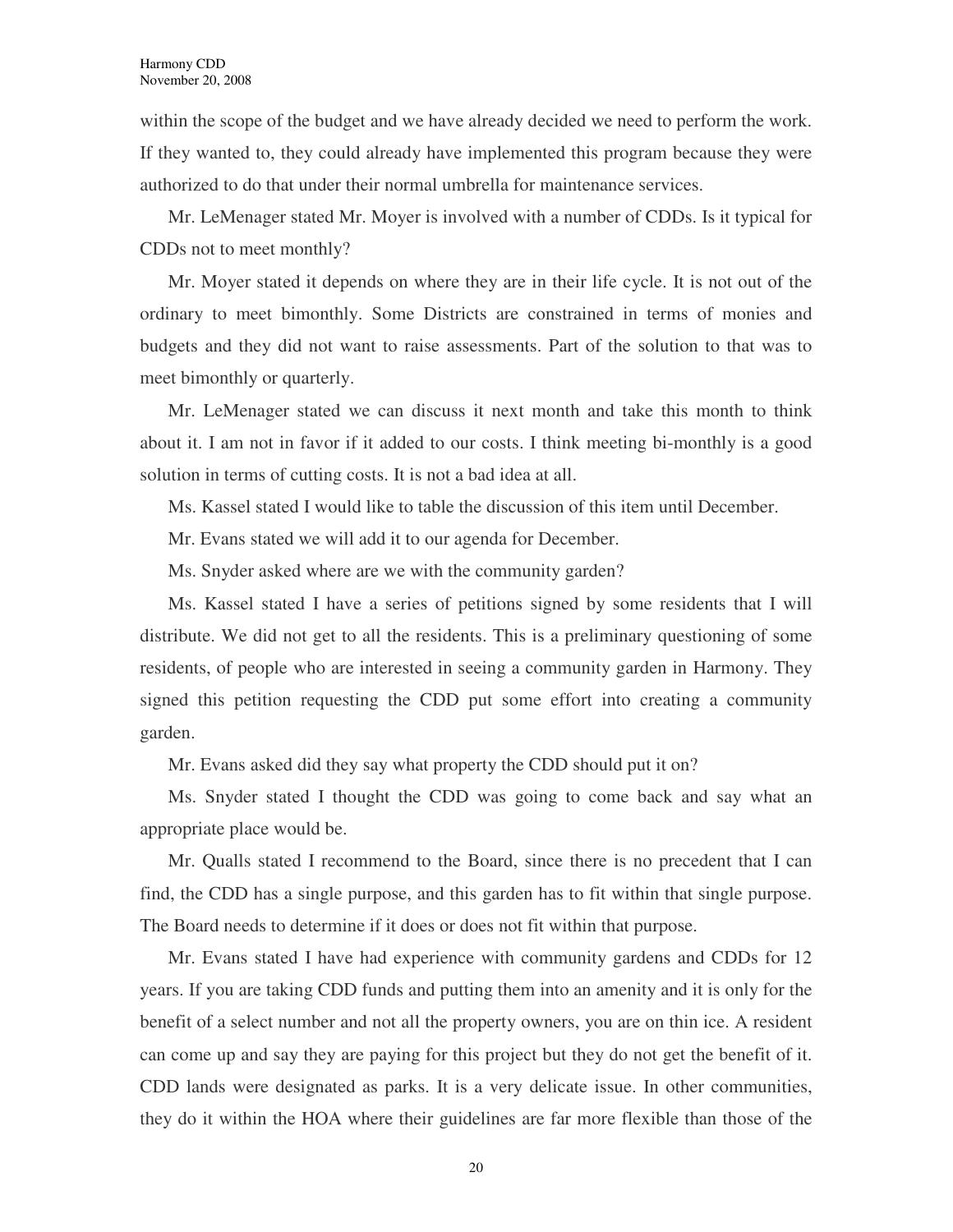CDD, and it is on land they own. As far as the District trying to put a community garden on their property, it is a precarious approach to take because I do not know how you regulate it and include everyone and not exclude someone.

Ms. Snyder stated it sounds like we should go to the HOA and drop it from the CDD.

Mr. Evans stated the CDD has a single purpose, which is maintenance of infrastructure. The park, the roadways, the landscape, the Swim Club are all infrastructure. A community garden is not infrastructure but it is a created amenity, so that is a gray area. When you try to implement something along that line, it is a gray area. I get criticized for being conservative about what we can and should do, but it is in an abundance of caution. If there is another avenue for the garden, I think you should pursue that. I support the idea, but not on CDD property.

Ms. Snyder stated at the meeting before that, I thought I heard about someone going to see about an appropriate place. I recall discussing HOA property and I asked how do we get HOA property for this.

Mr. Evans stated I tried to express the concern that it is stepping outside the realm of the single purpose for the CDD. We are very limited in our authority. The repercussions are pretty severe if we go outside our authority.

Ms. Snyder asked how does the HOA get property?

Mr. Evans stated the HOA does not have any property. You need to find where the property is, who will fund it, who will maintain it and will operate it. I do not know of any District property that is conducive to do this. I do not think this is an issue for the District, but I am not sure who to direct it to.

Mr. Tome stated as the developer, we felt a bit in limbo, too, and we have been waiting for direction from the Board to make that determination once and for all. That will help us be able to look for some property that will work and we can explore the alternatives. We have been waiting for final direction from the Board. We encourage those who are interested to come to us and we will explore other opportunities

Ms. Kassel stated I would like to discuss opportunities with the developer. The book we received mentions that even unfinished records should be made available to the public because of the Sunshine law, so I am hoping what we can do is get a copy of the minutes posted before they are approved. The bat house was an issue with some residents and they would have liked to have known about that decision and they would have liked to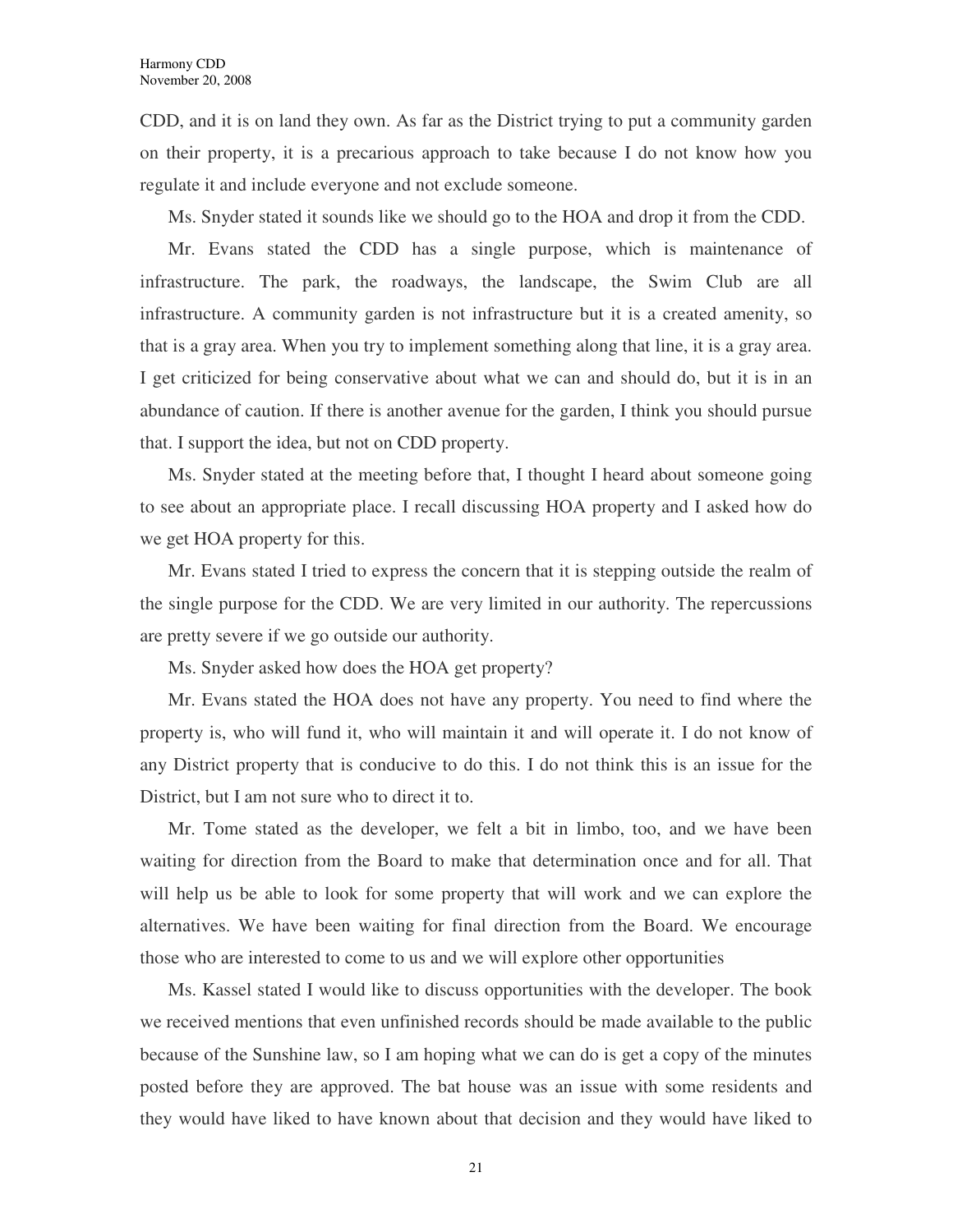have contributed an opinion on that decision before it was made by the CDD. I would like to allow the residents to see what went on at the meeting sooner than after we make decisions from the previous meeting.

Mr. Moyer stated before you approve these minutes, they are not official and they have no weight. They are notes of what happens at these meetings. We need to be careful putting documents out there that represent the consensus of this Board that have not been approved by the Bared. We generally do not do those types of things. We wait until the Board approves the minutes and then they truly become public because we have to file them with Osceola County.

Ms. Kassel asked is there some other way to let the residents know what was discussed at this meeting before the next meeting when the minutes are approved?

Ms. Burgess stated this was discussed after the budget workshop. I asked if I can include the draft minutes of the previous meeting when the agenda is posted on the website. Our policy is that once the agenda packages are delivered to you Board members, that information becomes public record and at that point those minutes can be posted on the website. People have access to them about a week before they are approved. As Mr. Moyer explained, we do not release copies of these minutes until they become public record. The draft minutes are included behind the agenda for the next meeting, and once they are approved, they are posted on the Minutes page.

Mr. LeMenager stated this gets to the issue of communication and not wanting to be surprised and that was the issue with the bat house. I think we all agree this was a great idea but at least one couple thought this was the most horrible thing they had ever seen. We did not have a feeling for that when it was originally presented to the CDD. I think it comes down to people wanting to know things ahead of time. We are not saying we do not support what the developer is doing, but people want to know things ahead of time.

Ms. Kassel stated they want to know with enough time to get read and respond to it.

Mr. Evans asked did you say you are posting the draft minutes or that you could post them?

Ms. Burgess stated I am already doing that. The Board approved me doing that and I have been doing that for three or four months.

Mr. Evans stated so the public can see them the same time we see them.